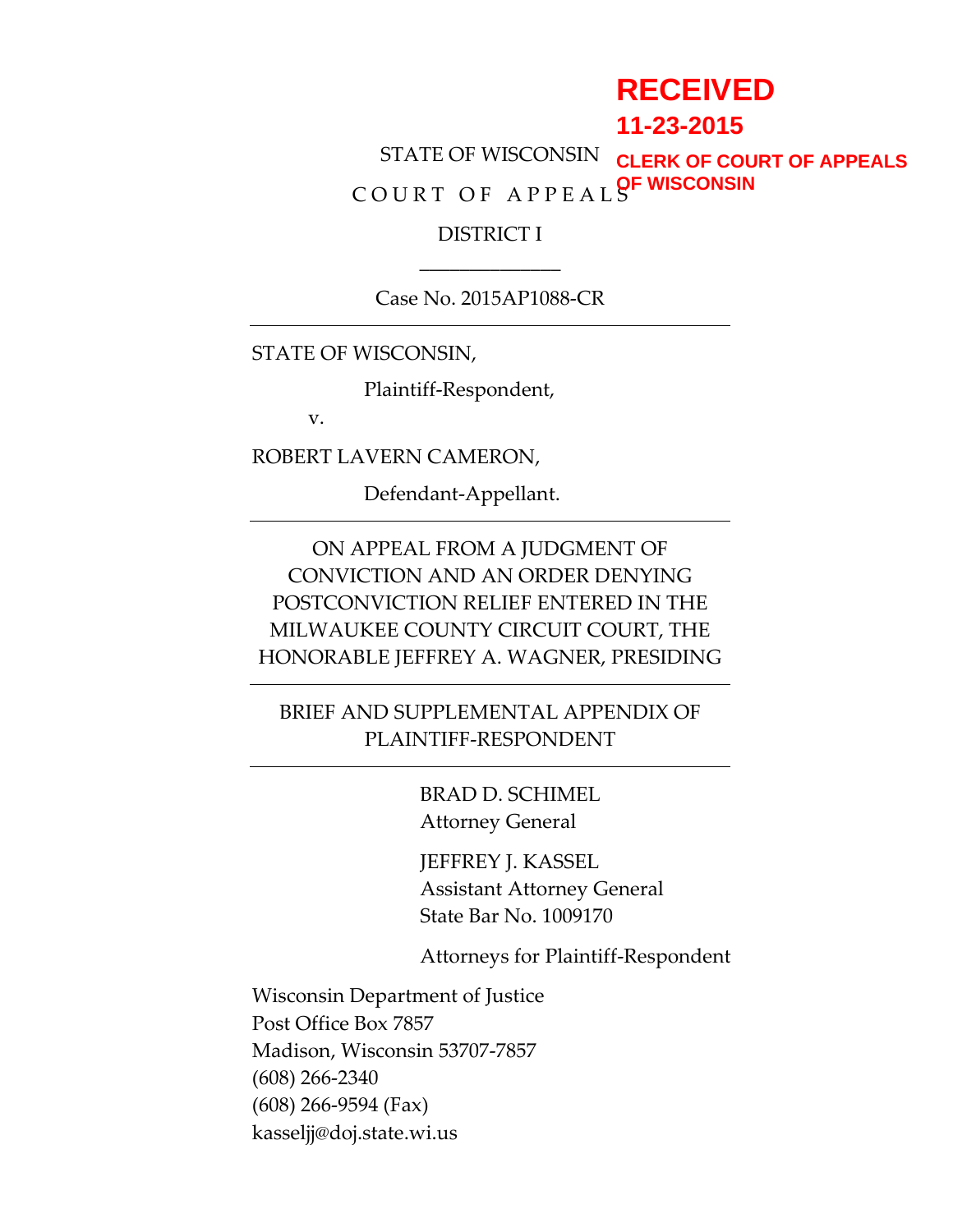### TABLE OF CONTENTS

|      | STATEMENT ON ORAL ARGUMENT                                                                                                                     |
|------|------------------------------------------------------------------------------------------------------------------------------------------------|
|      |                                                                                                                                                |
|      |                                                                                                                                                |
| I.   | BECAUSE CAMERON DID NOT<br>OBJECT TO THE WITNESS'S<br>TESTMIMONY, THE TRIAL<br>COURT WAS NOT REQUIRED<br>TO PERFORM A DAUBERT                  |
| II.  | THE PROSECUTOR'S CLOSING<br>ARGUMENT WAS PROPER. 8<br>Applicable legal principles9<br>А.                                                       |
|      | <b>B.</b><br>The prosecutor properly<br>commented on witnesses'<br>credibility based on the                                                    |
| III. | TRIAL COUNSEL WAS NOT<br><b>INEFFECTIVE FOR FAILING TO</b><br>RAISE A DAUBERT OBJECTION<br>THE CELL PHONE<br><b>TO</b><br>LOCATION TESTIMONY15 |
|      | Applicable legal standards16<br>А.                                                                                                             |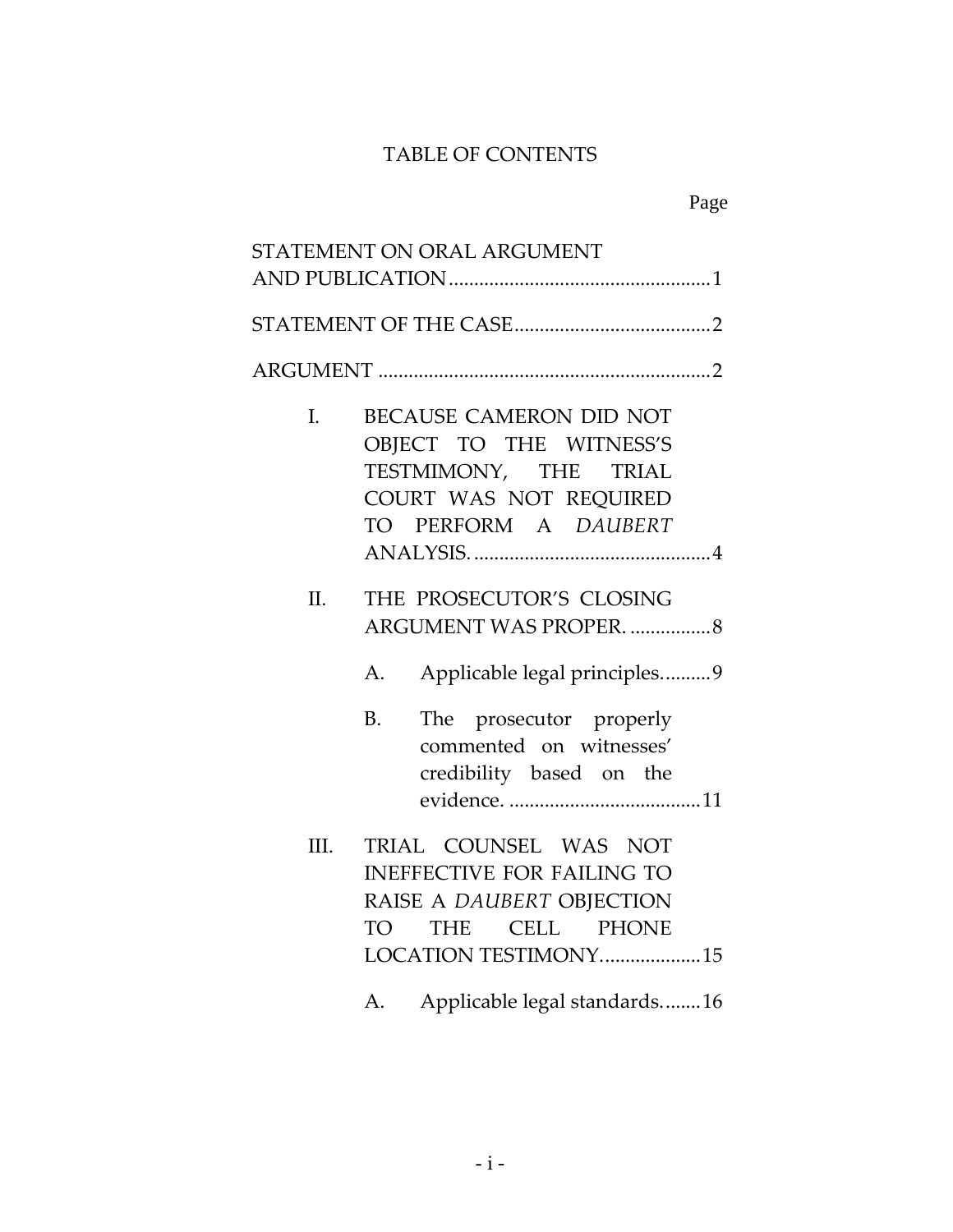|  | B. Trial counsel was not            |  |
|--|-------------------------------------|--|
|  | ineffective for failing to          |  |
|  | raise a <i>Daubert</i> objection to |  |
|  | the cell phone location             |  |
|  |                                     |  |
|  | C. Trial counsel was not            |  |
|  | ineffective for failing to          |  |
|  | present a defense expert. 23        |  |
|  | IV. TRIAL COUNSEL WAS NOT           |  |
|  | <b>INEFFECTIVE FOR FAILING TO</b>   |  |
|  | OBJECT TO THE STATE'S               |  |
|  | CLOSING ARGUMENT24                  |  |
|  | V. CAMERON IS NOT ENTITLED          |  |
|  | TO A NEW TRIAL IN THE               |  |
|  | INTEREST OF JUSTICE26               |  |
|  |                                     |  |
|  |                                     |  |

# CASES CITED

| Daubert v. Merrell Dow Pharm., Inc.,          |  |
|-----------------------------------------------|--|
|                                               |  |
| Daubert v. Merrell Dow Pharm., Inc.,          |  |
| 727 F. Supp. 570(S.D. Cal. 1989), aff'd,      |  |
| 951 F.2d 1128 (9th Cir. 1991), vacated,       |  |
|                                               |  |
| In re Application of the United States for an |  |
| Order for Prospective Cell Site Location      |  |
| Information on a Certain Cellular Telephone,  |  |
| 460 F. Supp. 2d 448 (S.D.N.Y. 2006) 19        |  |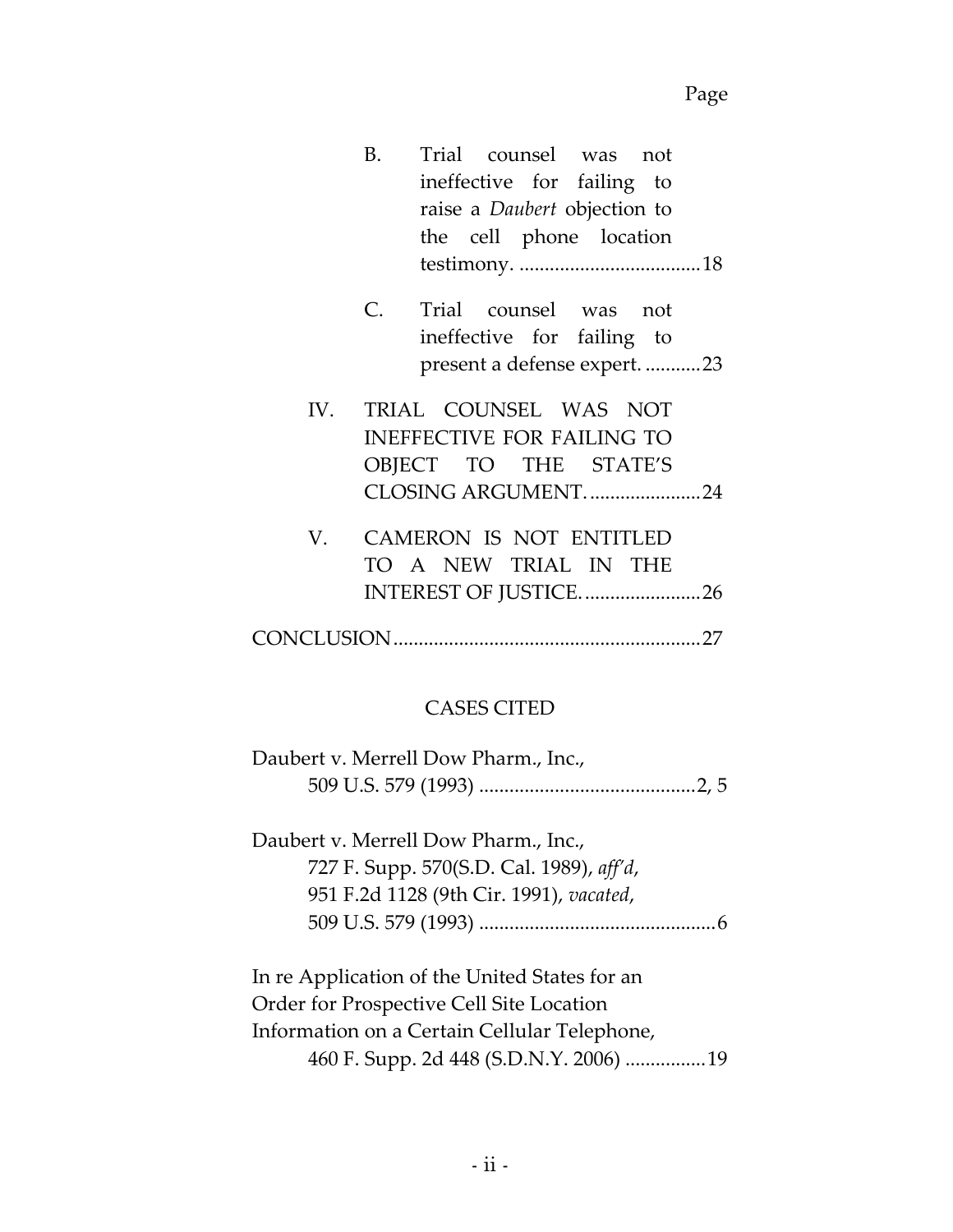| Jackson v. Allstate Ins. Co.,         |
|---------------------------------------|
|                                       |
| Marbled Murrelet v. Babbitt,          |
|                                       |
|                                       |
| Maritime Overseas Corp. v. Ellis,     |
|                                       |
| McKnight v. Johnson Controls, Inc.,   |
|                                       |
|                                       |
| Mentek v. State,                      |
| 71 Wis. 2d 799,                       |
|                                       |
| Skydive Arizona, Inc. v. Quattrocchi, |
|                                       |
|                                       |
| State v. Adams,                       |
| 221 Wis. 2d 1, 584 N.W.2d 695         |
|                                       |
| State v. Avery,                       |
| 2013 WI 13, 345 Wis. 2d 407,          |
|                                       |
| $\dots$ 26, 27<br>826 N.W.2d 60       |
| State v. Bentley,                     |
| 201 Wis. 2d 303,                      |
|                                       |
| State v. Butler,                      |
| No. 2014AP1769-CR                     |
|                                       |
| (Wis. Ct. App. June 9, 2015)16, 21    |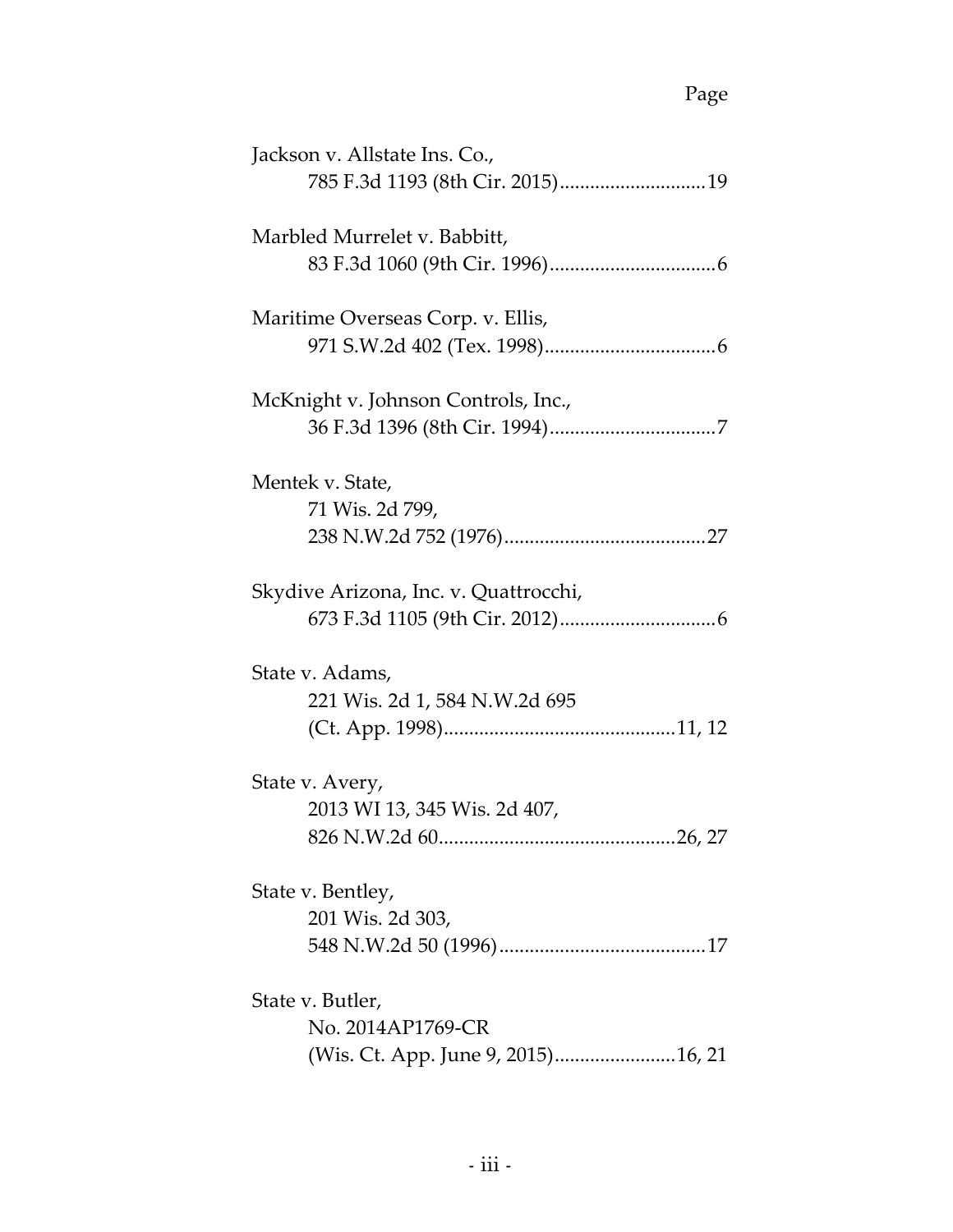| State v. Cleveland,                      |
|------------------------------------------|
| 2000 WI App 142, 237 Wis. 2d 558,        |
|                                          |
|                                          |
| State v. Crenshaw,                       |
| No. 2010AP1960-CR                        |
|                                          |
|                                          |
| State v. Cummings,                       |
| 199 Wis. 2d 721,                         |
|                                          |
|                                          |
| State v. Cuyler,                         |
| 110 Wis. 2d 133,                         |
|                                          |
|                                          |
| State v. Davidson,                       |
| 2000 WI 91, 236 Wis. 2d 537,             |
|                                          |
|                                          |
| State v. Draize,                         |
| 88 Wis. 2d 445, 276 N.W.2d 784 (1979) 11 |
|                                          |
| State v. Echols,                         |
| 152 Wis. 2d 725, 449 N.W.2d 320          |
| (Ct. App. 1989)<br>26                    |
|                                          |
| State v. Erickson,                       |
| 227 Wis. 2d 758,                         |
|                                          |
|                                          |
| State v. Giese,                          |
| 2014 WI App 92, 356 Wis. 2d 796,         |
|                                          |
|                                          |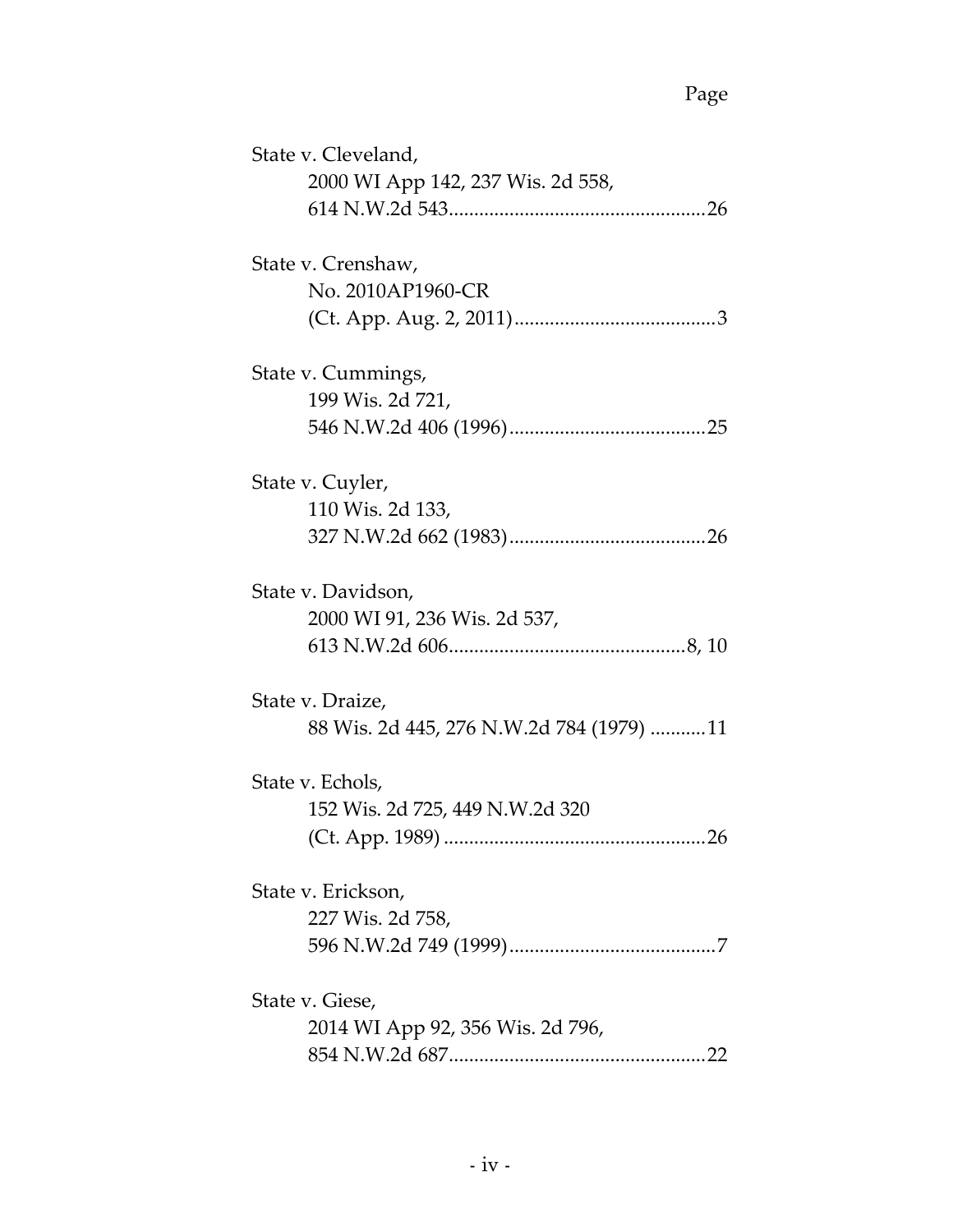| State v. Guzman,                  |
|-----------------------------------|
| 2001 WI App 54, 241 Wis. 2d 310,  |
|                                   |
| State v. Holt,                    |
| 128 Wis. 2d 110, 382 N.W.2d 679   |
|                                   |
|                                   |
| State v. Jorgensen,               |
| 2008 WI 60, 310 Wis. 2d 138,      |
|                                   |
| State v. Mayer,                   |
| 220 Wis. 2d 419, 583 N.W.2d 430   |
|                                   |
|                                   |
| State v. Mayo,                    |
| 2007 WI 78, 301 Wis. 2d 642,      |
|                                   |
| State v. McDermott,               |
| 2012 WI App 14, 339 Wis. 2d 316,  |
|                                   |
|                                   |
| State v. Miller,                  |
| 2012 WI App 68, 341 Wis. 2d 737,  |
|                                   |
| State v. Neuser,                  |
| 191 Wis. 2d 131, 528 N.W.2d 49    |
|                                   |
| State v. Nielsen,                 |
| 2001 WI App 192, 247 Wis. 2d 466, |
|                                   |
|                                   |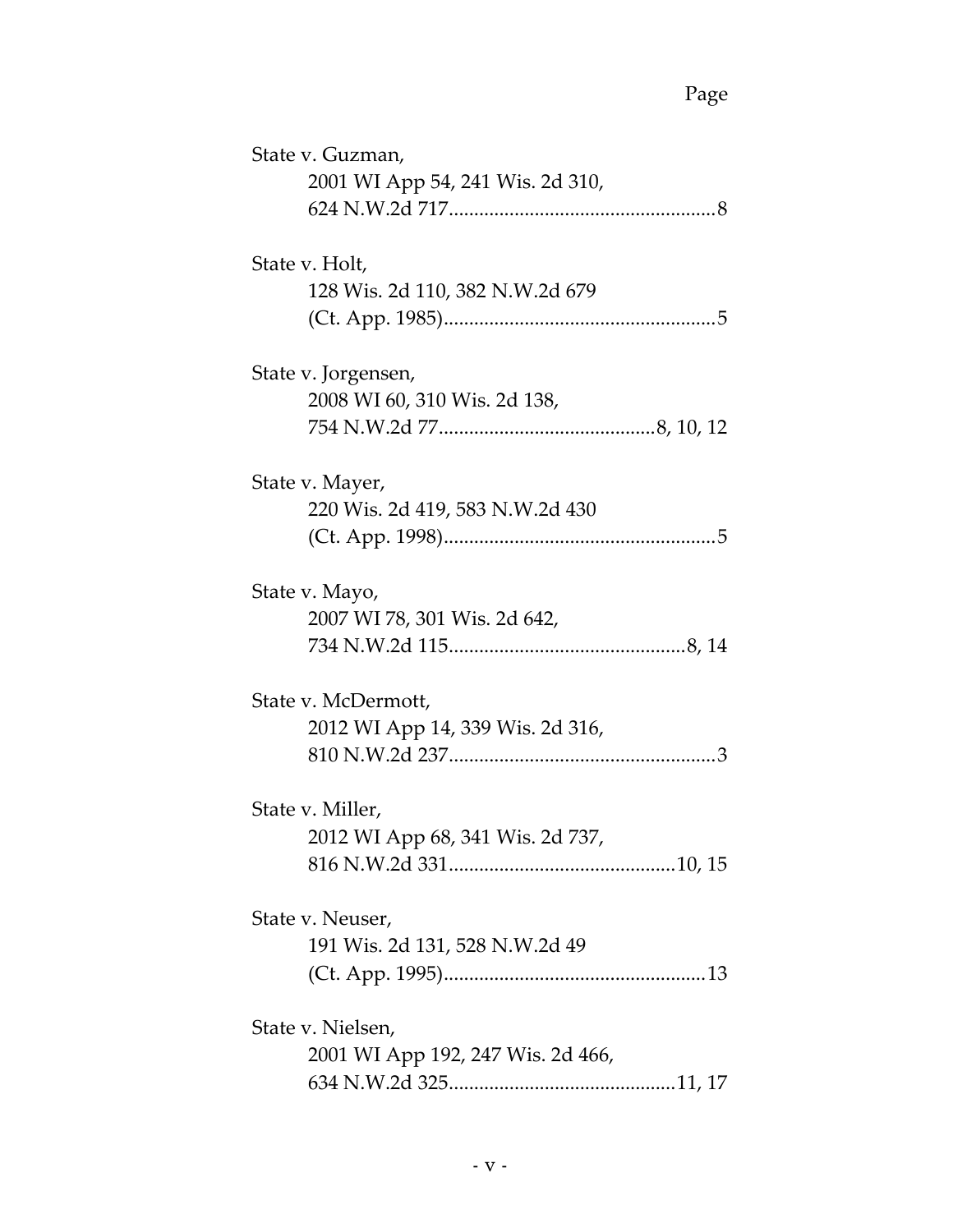| State v. Pettit,                  |
|-----------------------------------|
| 171 Wis.2d 627, 492 N.W.2d 633    |
|                                   |
|                                   |
| State v. Reynolds,                |
| 206 Wis.2d 356, 557 N.W.2d 821    |
|                                   |
| State v. Schumacher,              |
| 144 Wis. 2d 388,                  |
|                                   |
|                                   |
| State v. Seeley,                  |
| 212 Wis. 2d 75, 567 N.W.2d 897    |
|                                   |
| State v. Smith,                   |
| 2003 WI App 234, 268 Wis. 2d 138, |
|                                   |
|                                   |
| State v. Stich,                   |
| No. 2010AP2849-CR                 |
|                                   |
| State v. Tutlewski,               |
| 231 Wis. 2d 379, 605 N.W.2d 561   |
|                                   |
|                                   |
| State v. White,                   |
| 37 N.E.3d 1271                    |
|                                   |
| State v. Wolff,                   |
| 171 Wis. 2d 161, 491 N.W.2d 498   |
|                                   |
|                                   |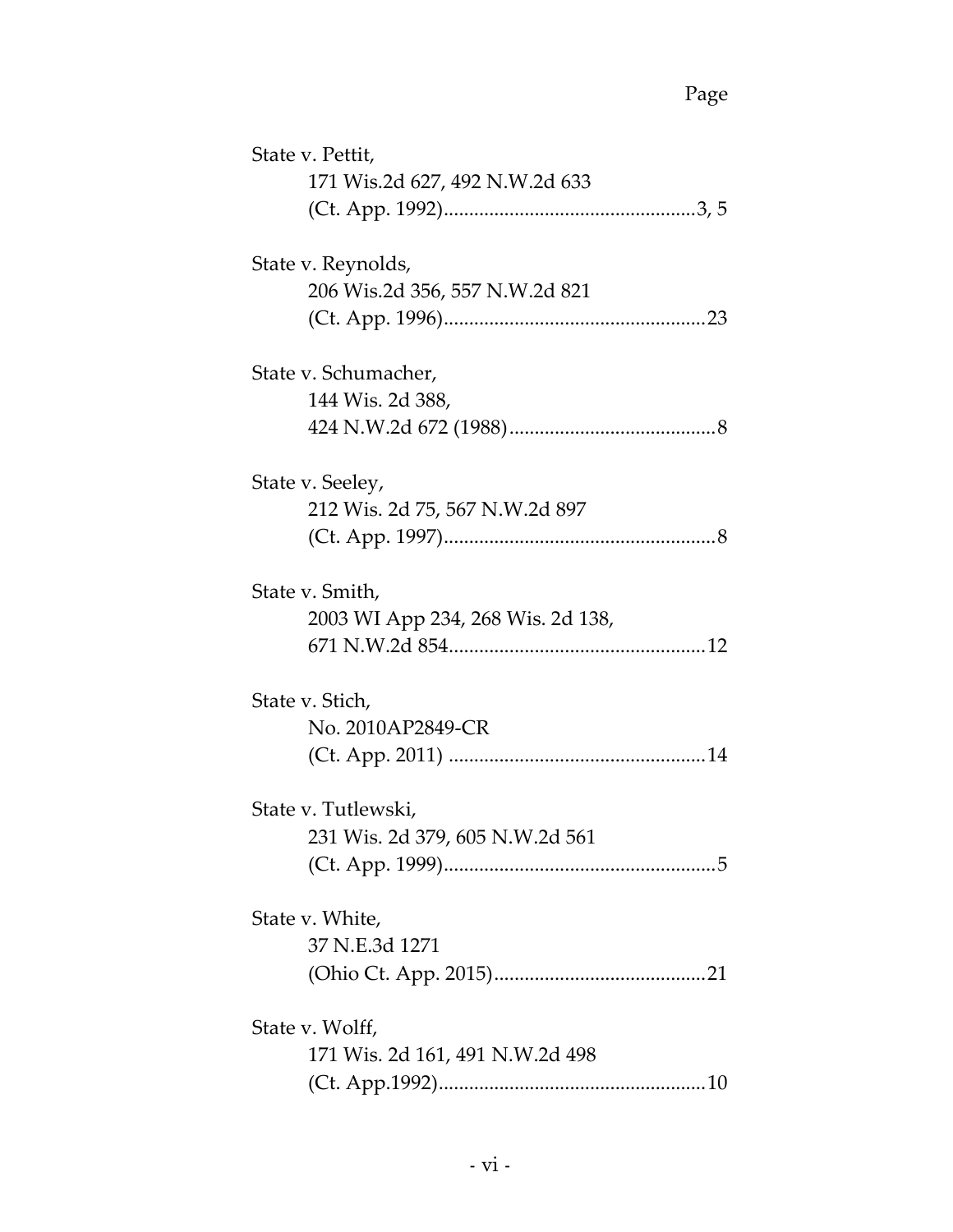| Strickland v. Washington,                                                |
|--------------------------------------------------------------------------|
| Trieschmann v. Trieschmann,<br>178 Wis. 2d 538, 504 N.W.2d 433           |
| United States v. Bates,                                                  |
| United States v. Cervantes,                                              |
| United States v. Davis,                                                  |
| United States v. Eady,                                                   |
| United States v. Evans,<br>892 F. Supp. 2d 949                           |
| United States v. Fama,<br>2012 WL 6102700                                |
| United States v. Gatson,                                                 |
| United States v. Henderson,<br>2011 WL 6016477 (N.D. Okla. 2011), aff'd, |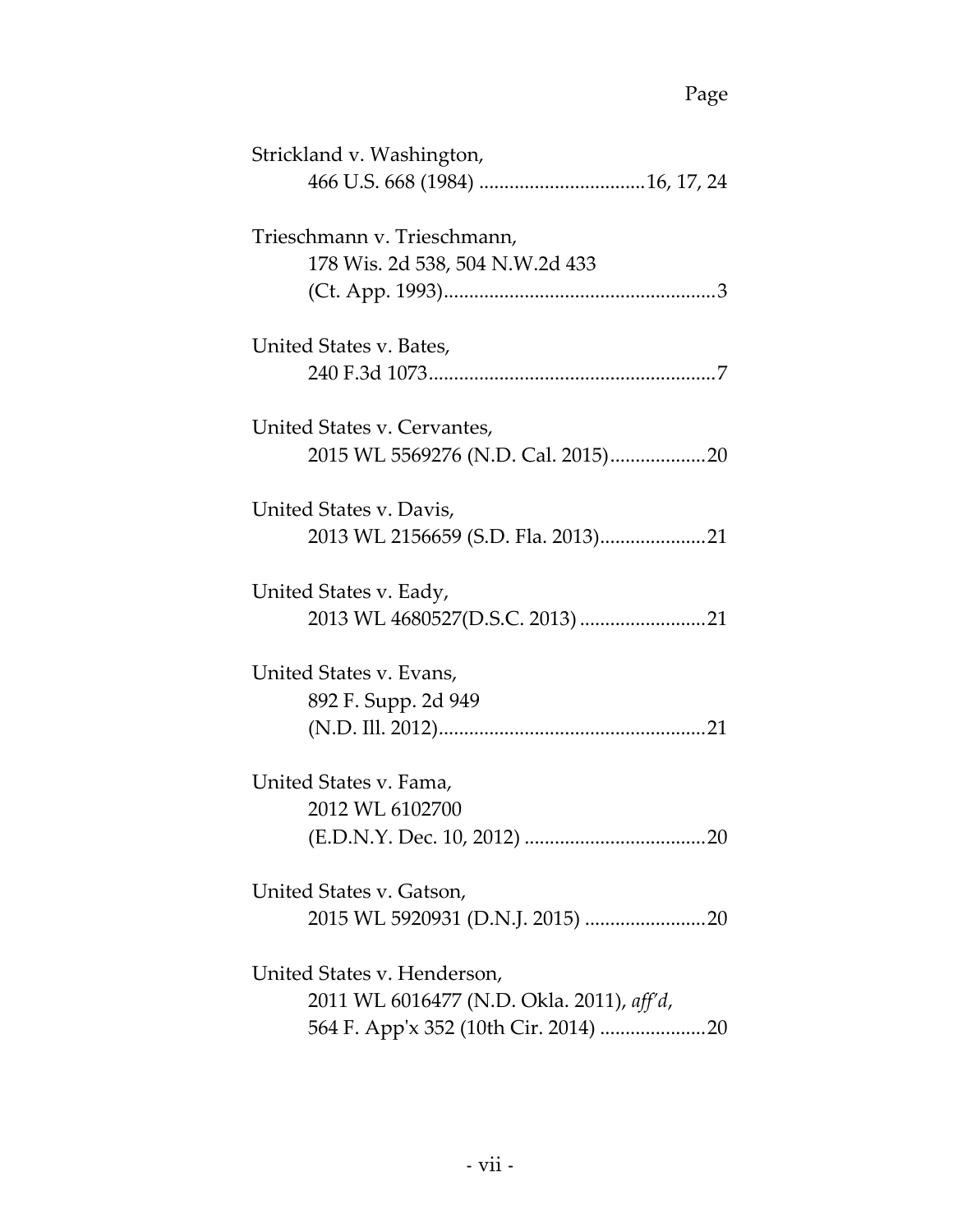| United States v. Jones,                                           |
|-------------------------------------------------------------------|
| 918 F. Supp. 2d 1                                                 |
|                                                                   |
| United States v. Pembrook,<br>2015 WL 4612040 (E.D. Mich. 2015)21 |
| <b>STATUTES CITED</b>                                             |
|                                                                   |
|                                                                   |
|                                                                   |
|                                                                   |
|                                                                   |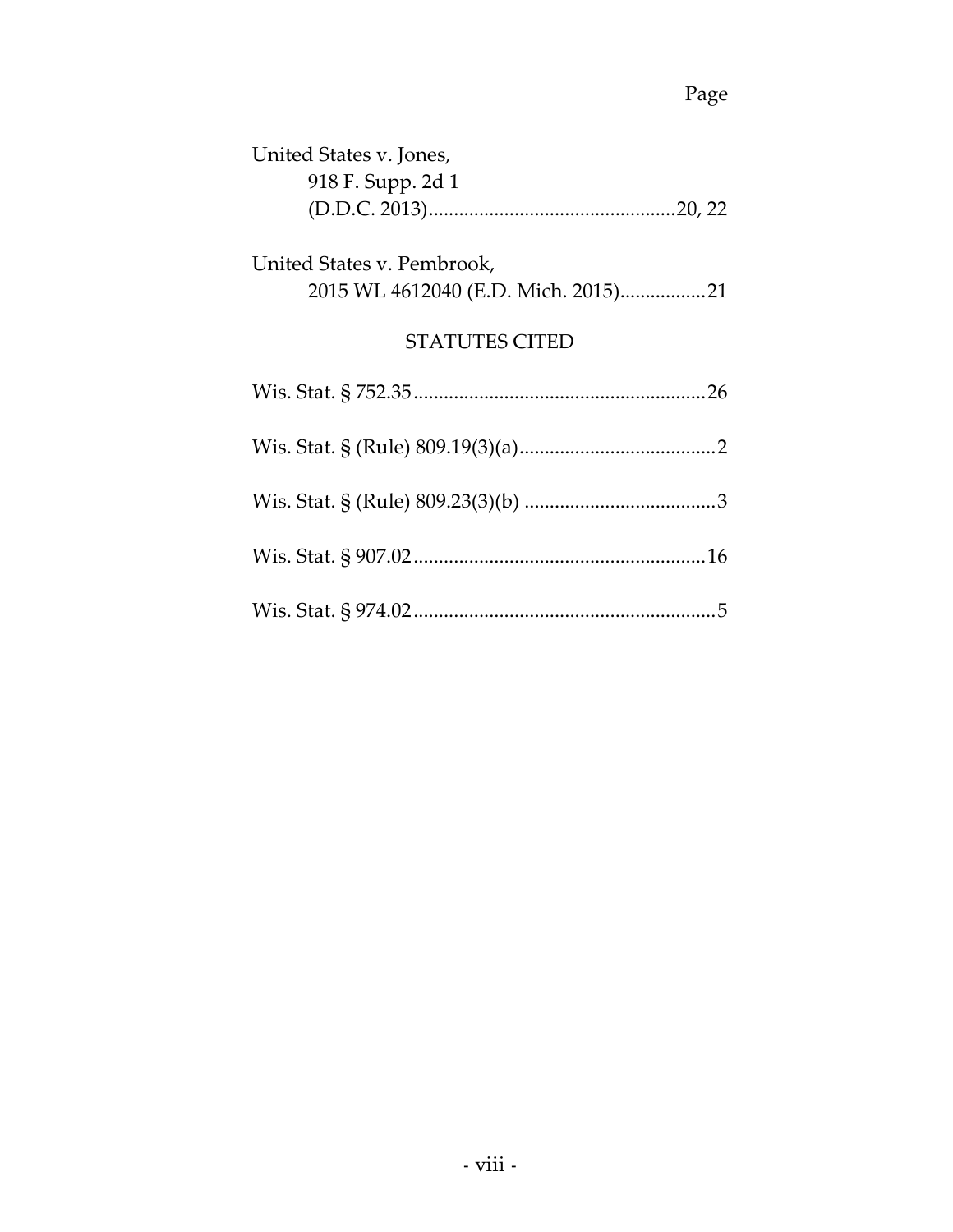#### STATE OF WISCONSIN

#### COURT OF APPEALS

### DISTRICT I \_\_\_\_\_\_\_\_\_\_\_\_\_\_

#### Case No. 2015AP1088-CR

STATE OF WISCONSIN,

Plaintiff-Respondent,

v.

ROBERT LAVERN CAMERON,

Defendant-Appellant.

# ON APPEAL FROM A JUDGMENT OF CONVICTION AND AN ORDER DENYING POSTCONVICTION RELIEF ENTERED IN THE MILWAUKEE COUNTY CIRCUIT COURT, THE HONORABLE JEFFREY A. WAGNER, PRESIDING

#### BRIEF OF PLAINTIFF-RESPONDENT

### STATEMENT ON ORAL ARGUMENT AND PUBLICATION

The State does not request oral argument. Publication of the court's decision is warranted because one of the issues raised in this appeal – whether a circuit court must perform a *Daubert*  analysis in the absence of an objection to an expert's testimony – has not been addressed in any published Wisconsin case.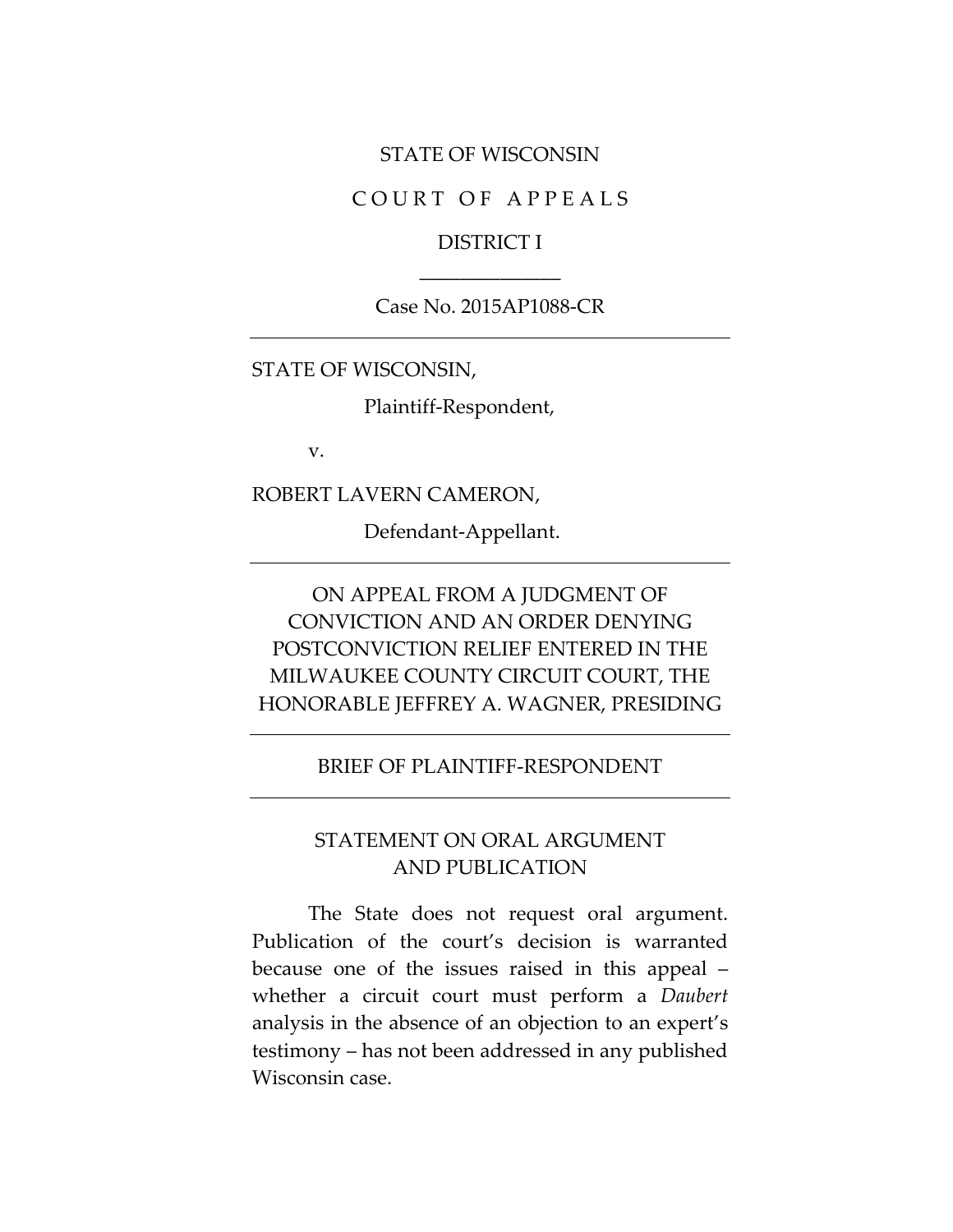#### STATEMENT OF THE CASE

Given the nature of the arguments raised in the brief of defendant-appellant Robert Lavern Cameron, the State exercises its option not to present a statement of the case. *See* Wis. Stat. § (Rule) 809.19(3)(a). The relevant facts and procedural history will be discussed in the argument section of this brief.

#### ARGUMENT

Cameron was convicted following a jury trial of first-degree intentional homicide as a party to a crime, armed robbery as a party to a crime, felony bail jumping, and possession of a firearm by a felon (23:1; A-Ap. 1). Those convictions resulted from the shooting death and robbery of R.S. and the non-fatal shooting of R.S.'s mother.

Cameron argues on appeal that the trial court erred by admitting expert testimony about the location of his cell phone without conducting a *Daubert*<sup>1</sup> analysis and that his trial counsel was ineffective for not challenging that evidence by objecting or presenting a defense expert. He further argues that the prosecutor's unobjected-to closing argument was improper and seeks reversal based on plain error and ineffective assistance of counsel.

Cameron's brief raises as a "threshold matter" the circuit court's "wholesale adoption of the State's postconviction response brief as its decision."

 $\overline{a}$ 

<sup>1</sup>*Daubert v. Merrell Dow Pharm., Inc.,* 509 U.S. 579 (1993).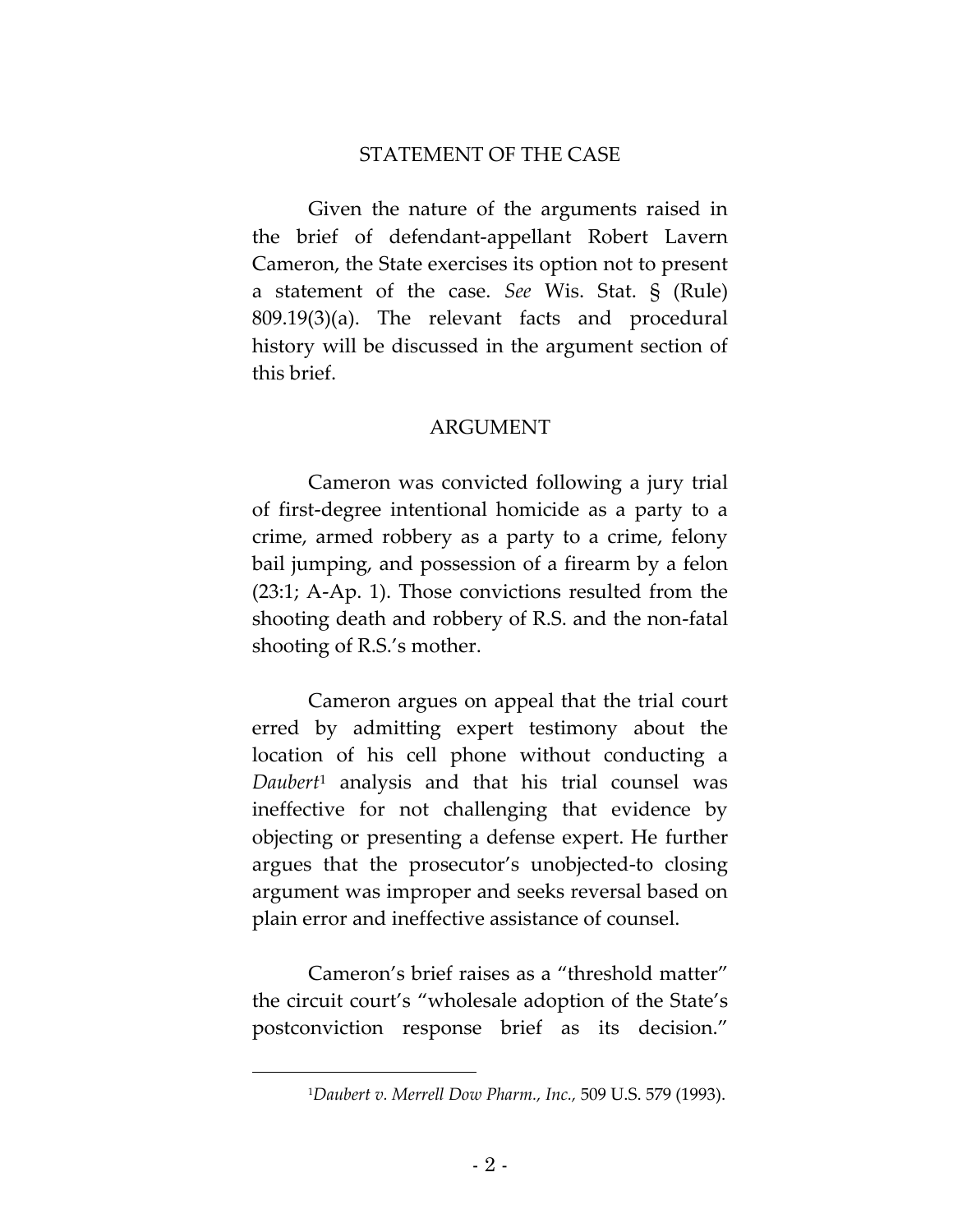Cameron's brief at 11. That was an erroneous exercise of discretion, he argues, and "[i]nsofar as any of the claims set forth herein necessitate review of the circuit court's postconviction exercise of discretion, that exercise was erroneously done." *See id.* at 11-12.

Cameron's concern about the brevity of the circuit court's decision is reasonable. But he does not identify any issue on appeal that requires review of the postconviction court's exercise of discretion. While Cameron raises a legitimate concern, he does not explain why he is entitled to reversal on that basis. This court need not consider Cameron's undeveloped argument. *State v. Pettit*, 171 Wis.2d 627, 646, 492 N.W.2d 633 (Ct. App. 1992).<sup>2</sup>

For the reasons discussed below, Cameron's belated objections to the cell phone location

In an unpublished authored decision that the State cites for its persuasive value pursuant to Wis. Stat. § (Rule) 809.23(3)(b), this court held that the trial court properly exercised its discretion when it adopted the State's brief in its entirety because "the State's brief properly set forth the facts it considered, the law it utilized, and, unlike the wife's brief in *Trieschmann*, logically reasoned to its conclusions." *State v. Crenshaw*, no. 2010AP1960-CR, slip op. at ¶47 (Ct. App. Aug. 2, 2011) (R-Ap. 121). The same is true of the State's thorough postconviction brief in this case (50:1-18; A-Ap. 81-98).

<sup>2</sup>Cameron's argument relies on a footnote in *State v. McDermott*, 2012 WI App 14, ¶9 n.2, 339 Wis. 2d 316, 810 N.W.2d 237. *See* Cameron's brief at 11. *McDermott*, in turn, relied in part on *Trieschmann v. Trieschmann,* 178 Wis. 2d 538, 504 N.W.2d 433 (Ct. App. 1993), for the proposition that it is improper for a circuit court to adopt *in toto* a party's brief. *See McDermott*, 339 Wis. 2d 316, ¶9 n.2.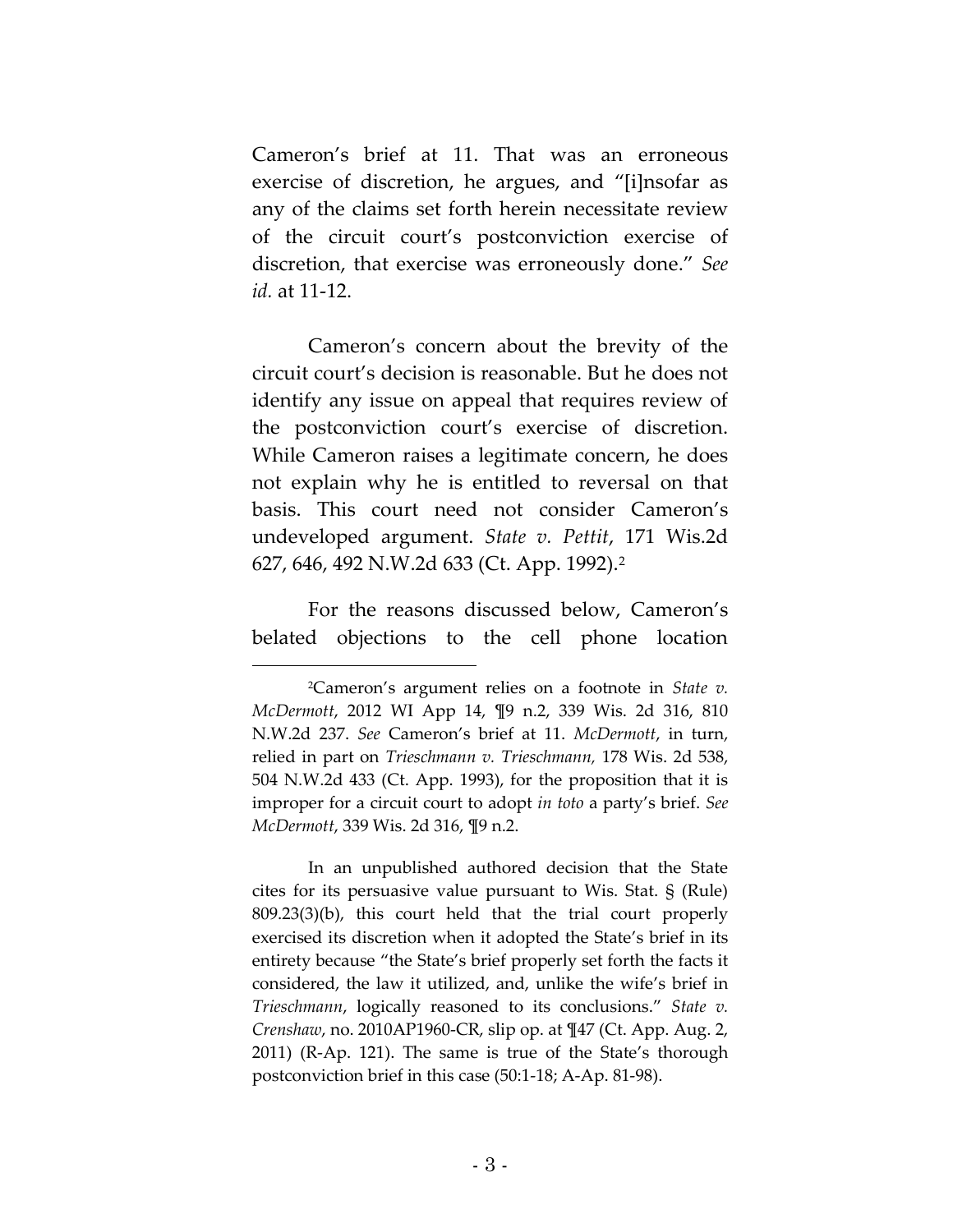testimony and the prosecutor's closing argument are without merit. Accordingly, the court should affirm the judgment of conviction and the order denying postconviction relief.

> I. BECAUSE CAMERON DID NOT OBJECT TO THE WITNESS'S TESTMIMONY, THE TRIAL COURT WAS NOT REQUIRED TO PERFORM A *DAUBERT* ANALYSIS.

One of the State's witnesses at trial was Angela Rodriguez, an intelligence analyst with the Milwaukee High Intensity Drug Trafficking Area (HIDTA) task force (79:77).<sup>3</sup> Rodriguez analyzed cell phone records of individuals involved in these crimes, including those of Cameron's phone (79:79, 89, 91; 80:28-34). She testified that based on the phone records, she mapped the location of those phones around the time of the offense (79:123-25; 80:5-41).

Cameron argues that he is entitled to a new trial because the circuit court "abandoned its gatekeeping role when it allowed the State to introduce expert witness testimony" about cell phone location "without satisfying the Daubert test." Cameron's brief at 12 (uppercasing omitted). Cameron has failed to preserve that issue for appellate review.

 $\overline{a}$ 

<sup>&</sup>lt;sup>3</sup>The Milwaukee HIDTA is a joint task force involving federal, state, and local law enforcement agencies (79:77). *See*  [https://www.ncjrs.gov/ondcppubs/publications/enforce/hidta](https://www.ncjrs.gov/ondcppubs/publications/enforce/hidta2001/milwa-fs.html) [2001/milwa-fs.html](https://www.ncjrs.gov/ondcppubs/publications/enforce/hidta2001/milwa-fs.html) (last visited Oct. 23, 2015).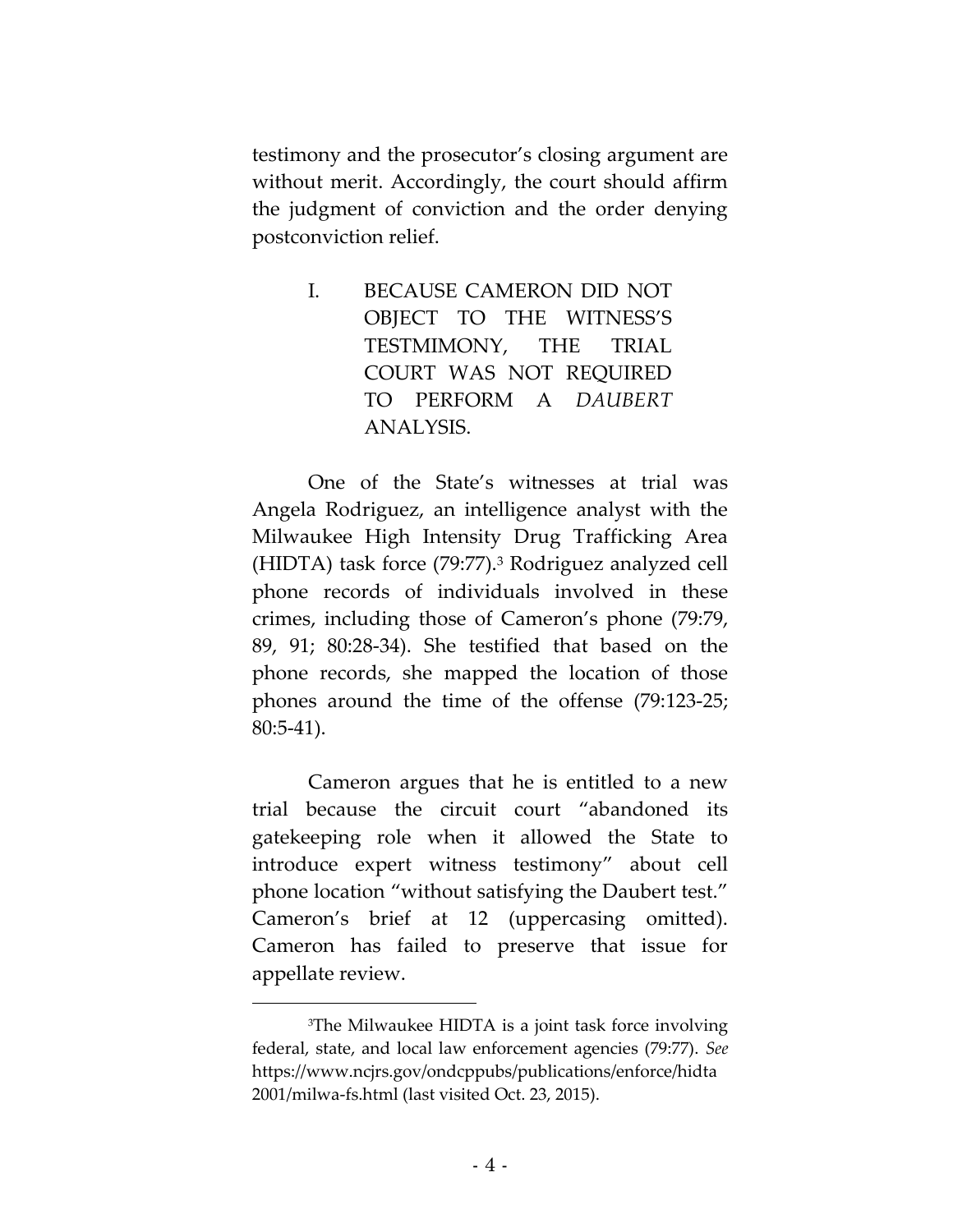"In order to preserve the right to appeal on a question of admissibility of evidence, a defendant must apprise the trial court of the specific grounds upon which the objection is based." *State v. Tutlewski*, 231 Wis. 2d 379, 384, 605 N.W.2d 561 (Ct. App. 1999). "Contemporaneous objection gives the trial court an opportunity to correct its own errors, and thereby works to avoid the delay and expense incident to appeals, reversals and new trials which might have been unnecessary had the objections been properly raised in the lower court." *State v. Holt*, 128 Wis. 2d 110, 124, 382 N.W.2d 679 (Ct. App. 1985) (citations omitted). Even if evidence is inadmissible, it is not the trial court's duty to *sua sponte* strike that testimony. *State v. Mayer*, 220 Wis. 2d 419, 430, 583 N.W.2d 430 (Ct. App. 1998).

Cameron's brief ignores these principles. *See*  Cameron's brief at 12-26. Instead, he argues that because Wisconsin is now a *Daubert* state, trial judges have an obligation to ensure that expert testimony complies with Wis. Stat. § 974.02. *See*  Cameron's brief at 12. But while he cites cases that discuss the trial court's gatekeeping role under *Daubert*, *see id*. at 13-16, he does not cite any authority that holds that a trial court must conduct a *Daubert* analysis when there has been no objection to the testimony. This court does not consider arguments unsupported by references to relevant legal authority. *See Pettit*, 171 Wis. 2d at 646.<sup>4</sup>

<sup>4</sup>Cameron's brief quotes the Supreme Court's statement in *Daubert* that "'[f]aced with a proffer of expert scientific testimony, then, the trial judge must determine at the outset,' whether the testimony satisfies the *Daubert* test." Cameron's brief at 25 (quoting *Daubert*, 509 U.S. at 592). But the defendant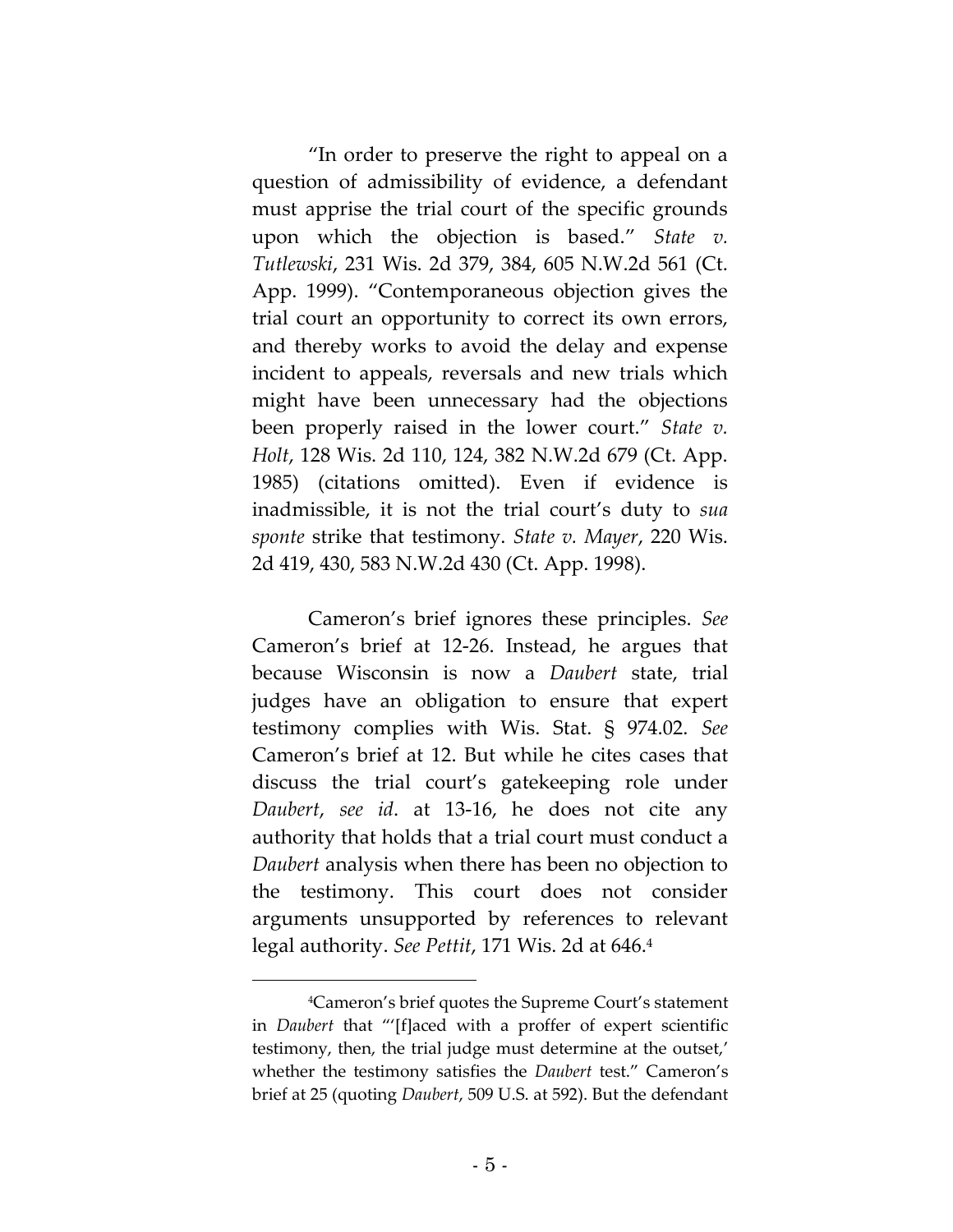In any event, Cameron's position is wrong. Both federal and state courts have held that the "[f]ailure to raise a *Daubert* challenge at trial causes a party to waive the right to raise objections to the substance of expert testimony post-trial." *Skydive Arizona, Inc. v. Quattrocchi*, 673 F.3d 1105, 1113 (9th Cir. 2012); *accord*, *Marbled Murrelet v. Babbitt*, 83 F.3d 1060, 1066 (9th Cir. 1996) ("the appropriate time to raise *Daubert* challenges is at trial. By failing to object to evidence at trial and request a ruling on such an objection, a party waives the right to raise admissibility issues on appeal"); *Maritime Overseas Corp. v. Ellis*, 971 S.W.2d 402, 409-10 (Tex. 1998) ("To preserve a complaint that scientific evidence is unreliable and thus, no evidence, a party must object to the evidence before trial or when the evidence is offered.").

Courts have expressly rejected Cameron's claim that the trial court's obligation to act as a gatekeeper under *Daubert* requires it to conduct a *Daubert* admissibility analysis even if there is no objection to the testimony.

> It is without question that Rule 702 of the Federal Rules of Evidence imposes an obligation on trial courts to ensure that all expert testimony is reliable. The trial court, in

 $\overline{a}$ 

in *Daubert* had objected to the expert evidence in question. *See Daubert v. Merrell Dow Pharm., Inc.,* 727 F. Supp. 570, 572 (S.D. Cal. 1989) ("The court should exclude inadmissible evidence objected to by either party prior to ruling upon the [summary judgment] motion."), *aff'd*, 951 F.2d 1128 (9th Cir. 1991), *vacated*, 509 U.S. 579 (1993). The Supreme Court's statement about the trial court's gatekeeping duties does not address the situation presented here, where there was no objection.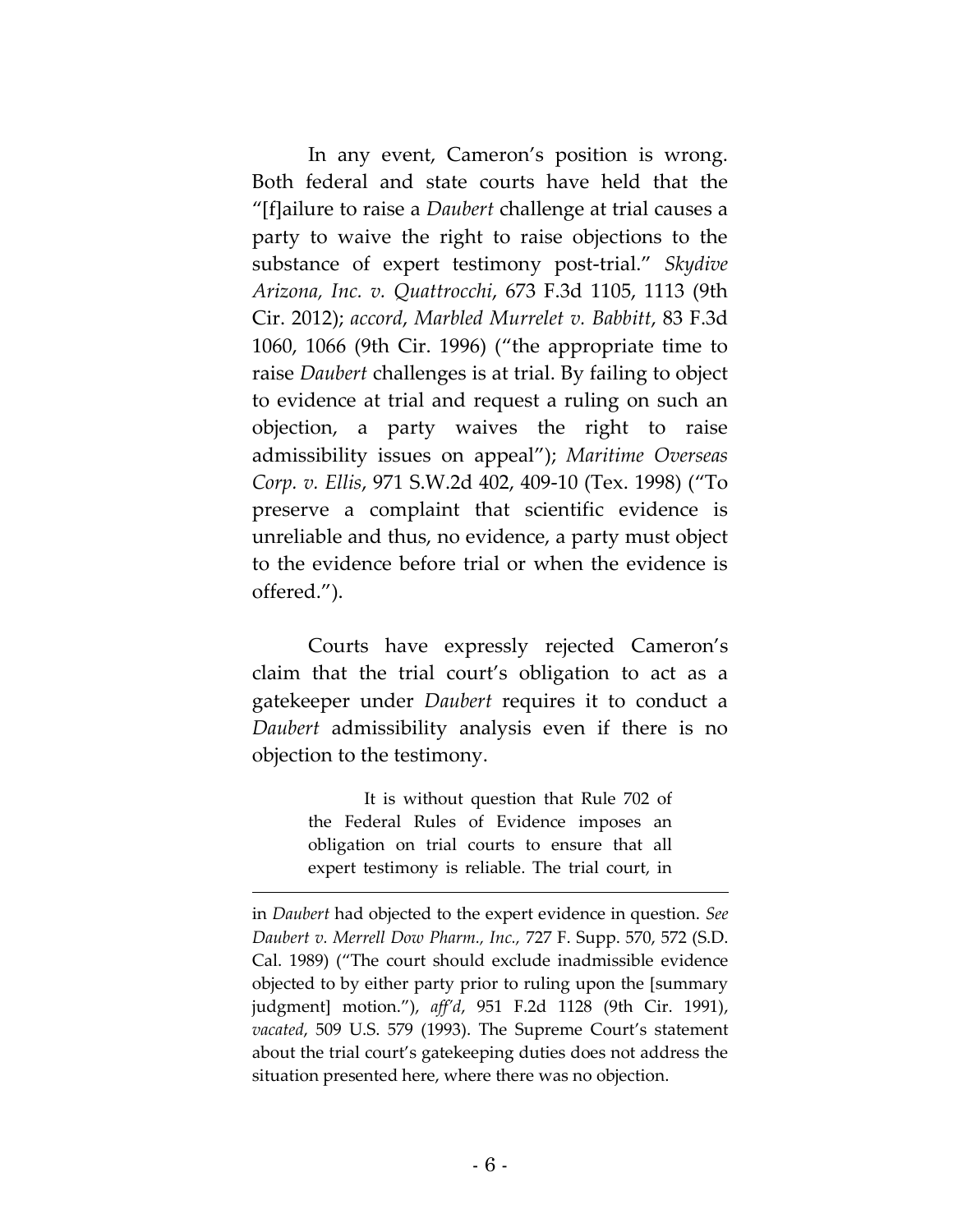performing its "gatekeeping" function, has discretion to choose the manner in which the reliability of an expert's testimony is appraised. However, the trial court has no discretion to abandon its role as gatekeeper. When a party objects to an expert's testimony, the court "must adequately demonstrate by specific findings on the record that it has performed its duty...." Absent an objection, the trial judge is not required to announce for the record that the expert witness's testimony is based on reliable methodology. A defendant must still make a timely objection to preserve error for appeal. If the defendant fails to object to the expert's testimony, then the defendant "waives appellate review absent plain error."

*United States v. Bates*, 240 F.3d 1073, unpublished slip op. at \*3 (5th Cir. 2000); *see also McKnight v. Johnson Controls, Inc.,* 36 F.3d 1396, 1407 (8th Cir. 1994) ("To the extent that JCI is arguing that the district court was required to exercise its gatekeeping authority over expert testimony without an objection, we disagree.").

Because Cameron did not preserve his argument by making a timely objection, the court should reject his request to review the claimed error directly. "[T]he normal procedure in criminal cases is to address waiver within the rubric of the ineffective assistance of counsel." *State v. Erickson*, 227 Wis. 2d 758, 766, 596 N.W.2d 749 (1999). Because Cameron argues that his lawyer was ineffective for failing to challenge the State's expert's evidence, *see*  Cameron's brief at 32-33, the State will address his claim that the evidence was inadmissible within that context. *See infra*, pp. 15-23.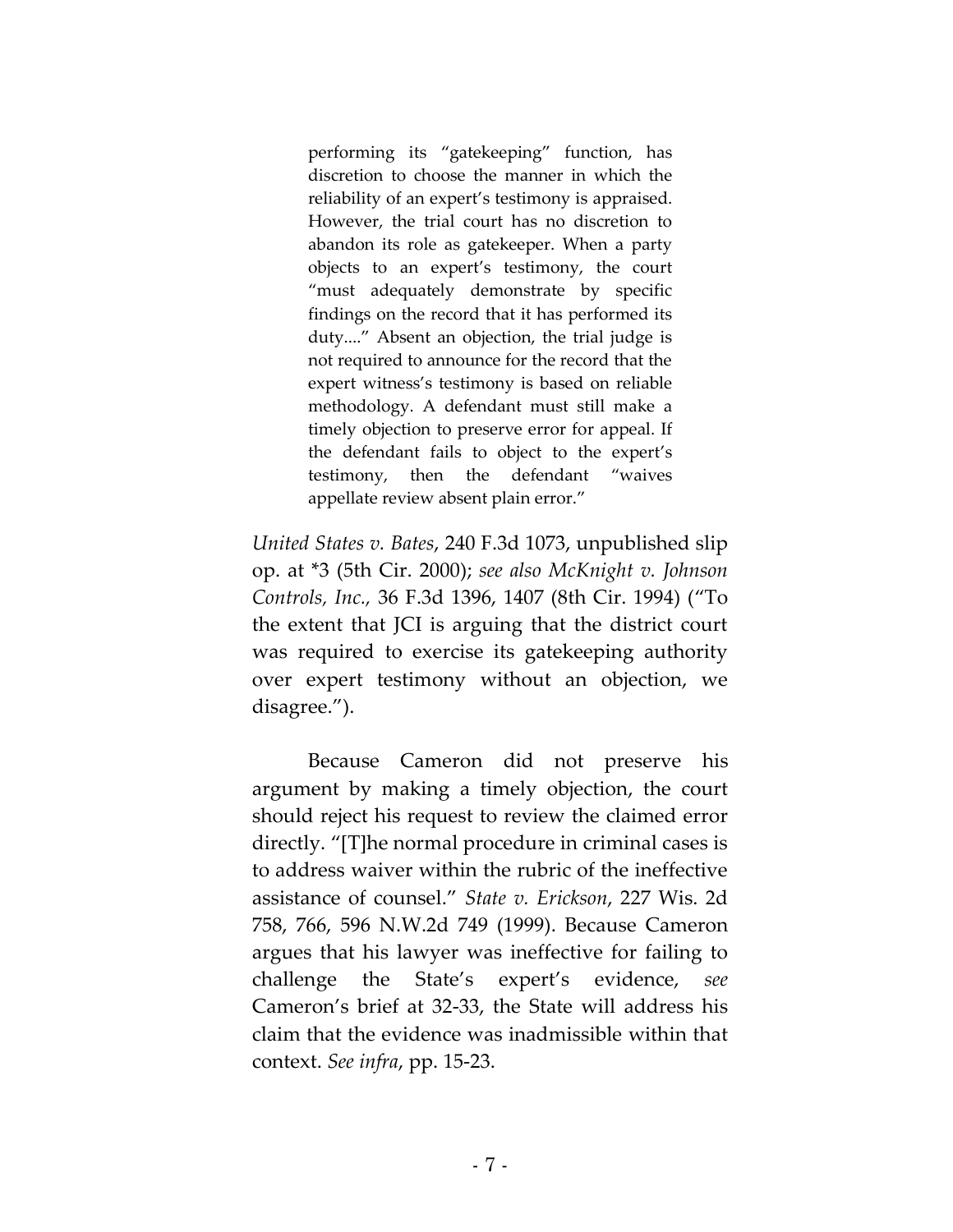### II. THE PROSECUTOR'S CLOSING ARGUMENT WAS PROPER.

Cameron next argues that he is entitled to a new trial based on improper closing arguments by the prosecutor. He acknowledges that he did not object to those remarks and that his objection is therefore forfeited. *See* Cameron's brief at 33; *see also State v. Guzman*, 2001 WI App 54, ¶25, 241 Wis. 2d 310, 624 N.W.2d 717 (to preserve a claim of improper closing argument, a defendant must make a contemporaneous objection and move for a mistrial).

Cameron asks this court to review the prosecutor's closing argument for plain error. Although Wisconsin case law once restricted the plain error doctrine to evidentiary questions, *see, e.g., State v. Schumacher*, 144 Wis. 2d 388, 402-03, 424 N.W.2d 672 (1988); *State v. Seeley*, 212 Wis. 2d 75, 81 n.2, 567 N.W.2d 897 (Ct. App. 1997), in more recent cases the supreme court has applied the plain error doctrine to review claims of improper closing argument when no objection was made. *See State v. Jorgensen*, 2008 WI 60, ¶¶20-44, 310 Wis. 2d 138, 754 N.W.2d 77; *State v. Mayo*, 2007 WI 78, ¶42, 301 Wis. 2d 642, 734 N.W.2d 115; *State v. Davidson,* 2000 WI 91, ¶¶81-89, 236 Wis. 2d 537, 613 N.W.2d 606.

In this case, the prosecutor's remarks were well within the bounds of a proper closing argument. There was no error here, much less an error that rises to the level of plain error.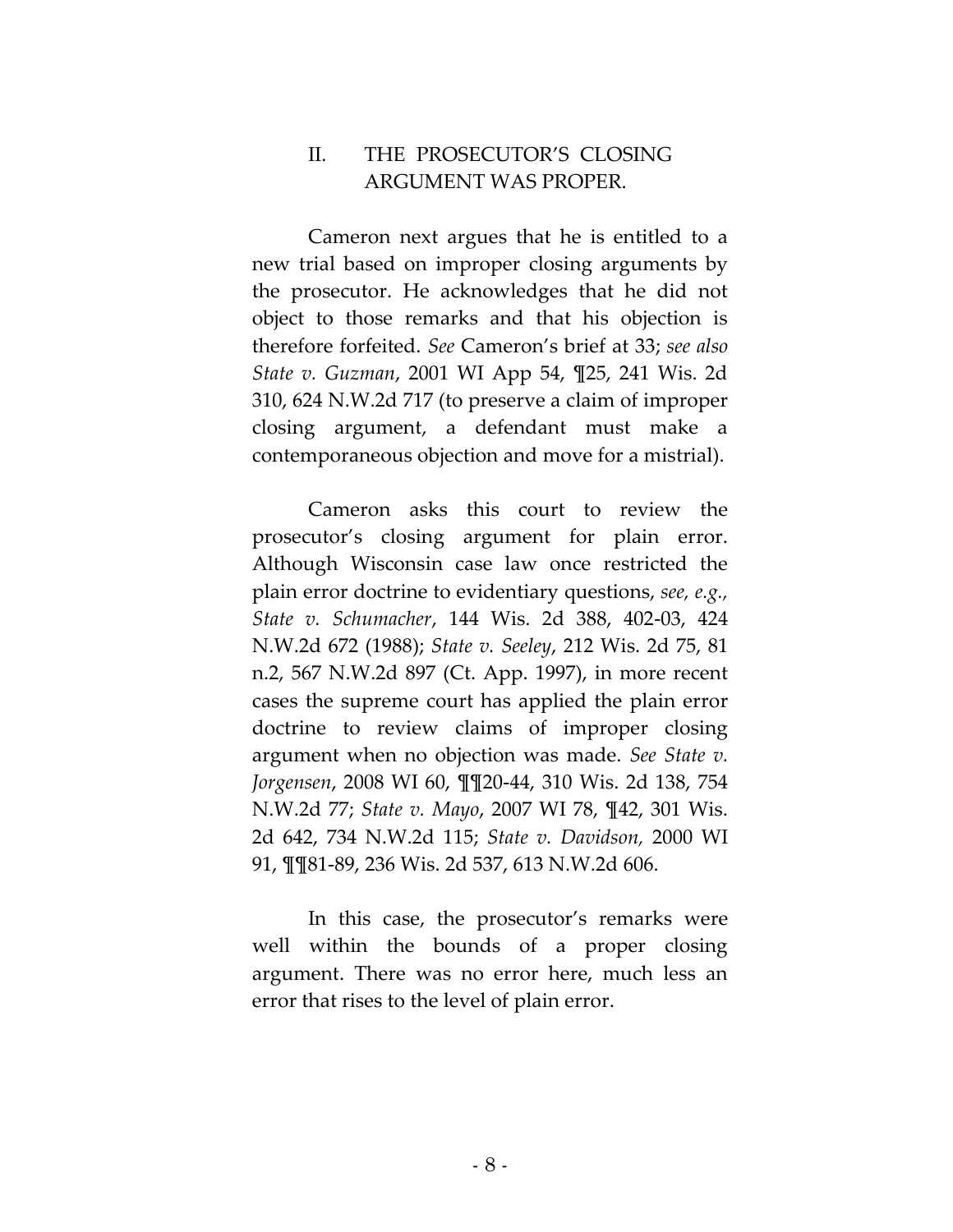A. Applicable legal principles.

The supreme court has described the nature of plain error review as follows:

> Wisconsin Stat. § 901.03(4) (2003-04) recognizes the plain error doctrine. The plain error doctrine allows appellate courts to review errors that were otherwise waived by a party's failure to object. Plain error is "'error so fundamental that a new trial or other relief must be granted even though the action was not objected to at the time.'" The error, however, must be "obvious and substantial." Courts should use the plain error doctrine sparingly. For example, "'where a basic constitutional right has not been extended to the accused,'" the plain error doctrine should be utilized. "Wisconsin courts have consistently used this constitutional error standard in determining whether to invoke the plain error rule."

> However, "'the existence of plain error will turn on the facts of the particular case.'" The quantum of evidence properly admitted and the seriousness of the error involved are particularly important*.* "Erroneously admitted evidence may tip the scales in favor of reversal in a close case, even though the same evidence would be harmless in the context of a case demonstrating overwhelming evidence of guilt." Thus, no bright-line rule exists to determine automatically when reversal is warranted.

> If the defendant shows that the unobjected to error is fundamental, obvious, and substantial, the burden then shifts to the State to show the error was harmless. To determine whether an error is harmless, this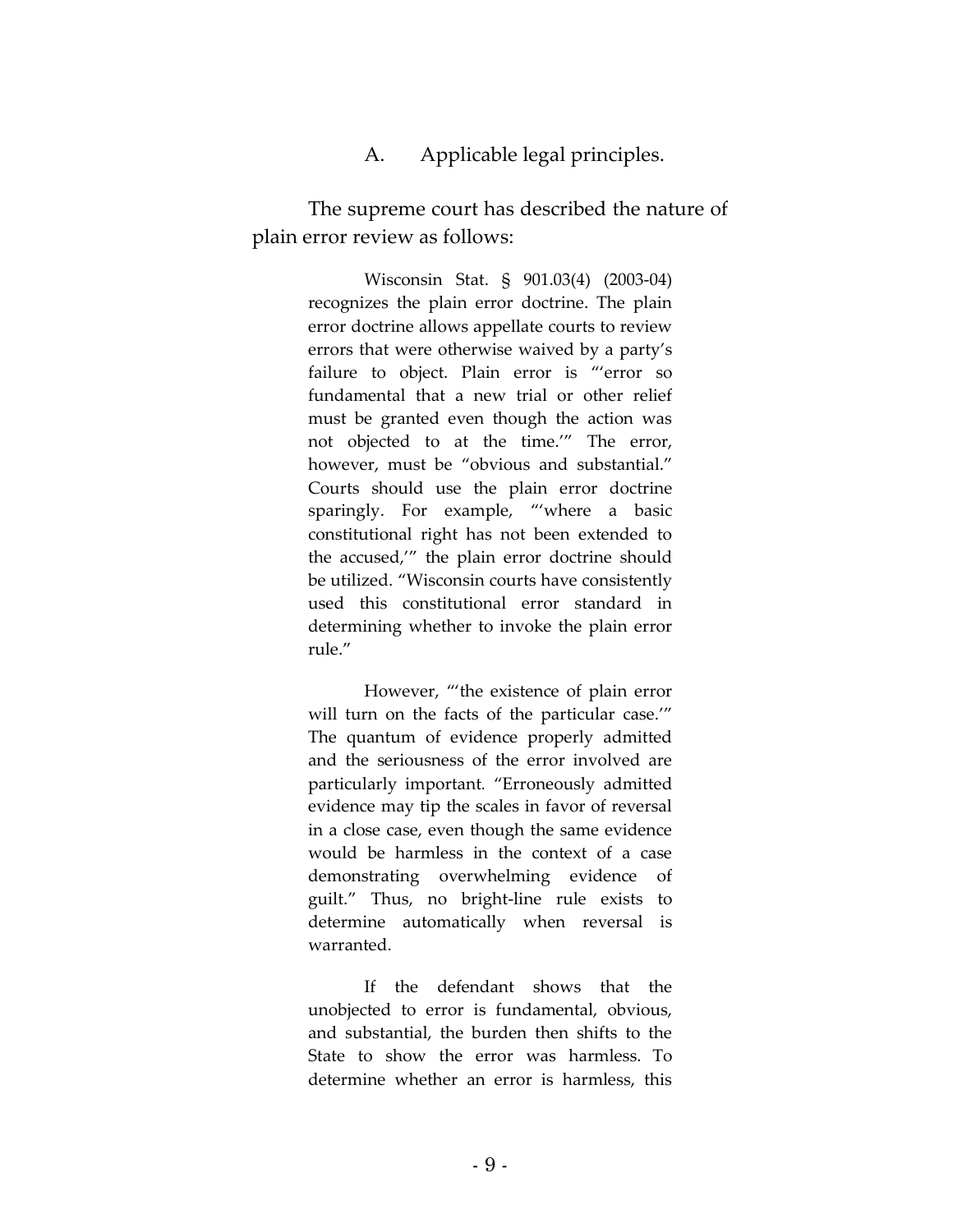court inquires whether the State can prove "'beyond a reasonable doubt that a rational jury would have found the defendant guilty absent the error [ ].'" . . . If the State fails to meet its burden of proving that the errors were harmless, then the court may conclude that the errors constitute plain error.

*Jorgensen*, 310 Wis. 2d 138, ¶¶21-23 (footnotes and citations omitted).

Accordingly, an unobjected-to error constitutes plain error only when the defendant demonstrates that the error satisfies the first prong – that it was fundamental, obvious and substantial – and the State fails to meet its burden on the second prong of demonstrating that the error was harmless. *See id*. at ¶23 & n.4. If the defendant does not satisfy the first prong, the court will not proceed to the second prong. *See id*. at ¶23 n.4.

A prosecutor's improper argument may rise to the level that the defendant is denied his or her due process right to a fair trial. *See State v. Wolff,* 171 Wis. 2d 161, 167, 491 N.W.2d 498 (Ct. App.1992). "When a defendant alleges that a prosecutor's statements constituted plain error, the test [appellate courts] apply is whether, in the context of the entire record of the trial, the statements 'so infected the trial with unfairness as to make the resulting conviction a denial of due process.'" *State v. Miller*, 2012 WI App 68, ¶19, 341 Wis. 2d 737, 816 N.W.2d 331 (quoting *Davidson,* 236 Wis. 2d 537, ¶88).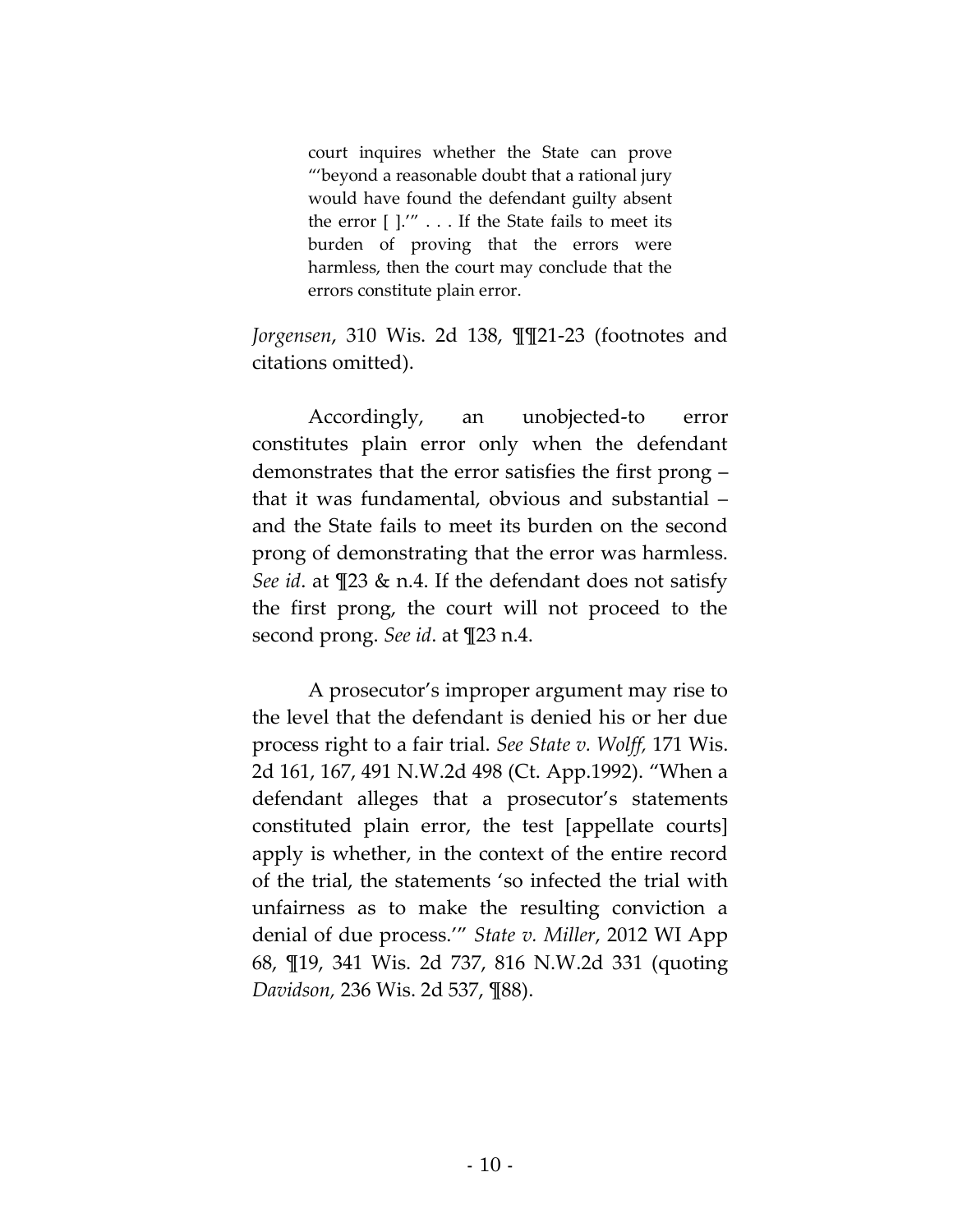B. The prosecutor properly commented on witnesses' credibility based on the evidence.

Cameron argues that the prosecutor improperly told the jury in his closing argument that prosecution witness Nick Smith was telling the truth when Smith testified. *See* Cameron's brief at 28-31. The court should reject that claim because, when viewed in the context of the prosecutor's entire closing argument, the challenged statements were a proper comment on Smith's credibility based on the trial evidence.

Closing argument is the opportunity for the prosecutor to tell the jury how he or she views the evidence. *See State v. Adams,* 221 Wis. 2d 1, 19, 584 N.W.2d 695 (Ct. App. 1998). Counsel is given considerable latitude in closing argument. *See State v. Draize,* 88 Wis. 2d 445, 454, 276 N.W.2d 784 (1979). "The prosecutor may comment on the evidence, detail the evidence, argue from it to a conclusion and state that the evidence convinces him or her and should convince the jurors." *State v. Nielsen,* 2001 WI App 192, ¶46, 247 Wis. 2d 466, 634 N.W.2d 325. "The line between permissible and impermissible argument is thus drawn where the prosecutor goes beyond reasoning from the evidence to a conclusion of guilt and instead suggests that the jury arrive at a verdict by considering factors other than the evidence." *Draize*, 88 Wis. 2d at 454.

A prosecutor may not ask the jury to find a witness credible based on the prosecutor's own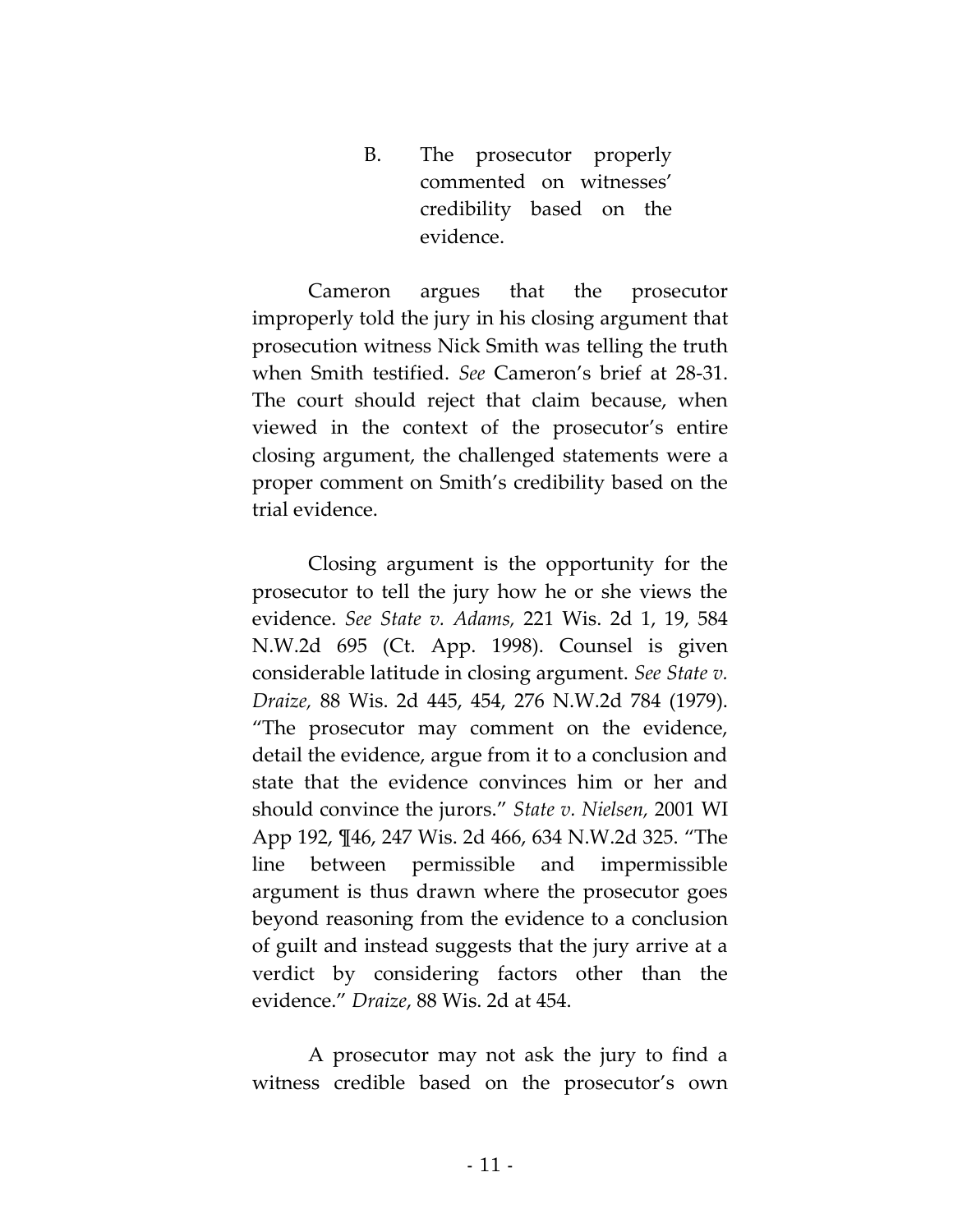belief that the witness is credible, *see State v. Jorgenson*, 310 Wis. 2d 138, ¶26, nor may a prosecutor ask the jury to find a witness credible based on facts not in evidence, *see State v. Smith*, 2003 WI App 234, ¶¶25-26, 268 Wis. 2d 138, 671 N.W.2d 854. But "a prosecutor is permitted to comment on the credibility of witnesses as long as that comment is based on the evidence presented." *Adams,* 221 Wis. 2d at 17.

That is what happened here. Before making the statements to which Cameron objects, the prosecutor reviewed the evidence for the jury (82:14- 21). He discussed Smith's testimony, the cell phone records that showed when calls were made between the various actors in relation to the events Smith described, security videos that showed Smith and others at a gas station shortly before the robbery, security videos that showed the movement of the vehicles after the robbery, and the cell phone location evidence that confirmed Smith's account of where various people were that night (*id*.).

After discussing that evidence, the prosecutor made the following remarks; the portions to which Cameron objects are italicized:

> *Ladies and Gentlemen, Nick Smith came in and he told you the truth*. And it's true when he first was presented with an offer, a proffer agreement with no deals on the table he had to come in and tell us the truth. He didn't say at first. He didn't. He said he wasn't involved. He had to admit to his own involvement and eventually he did.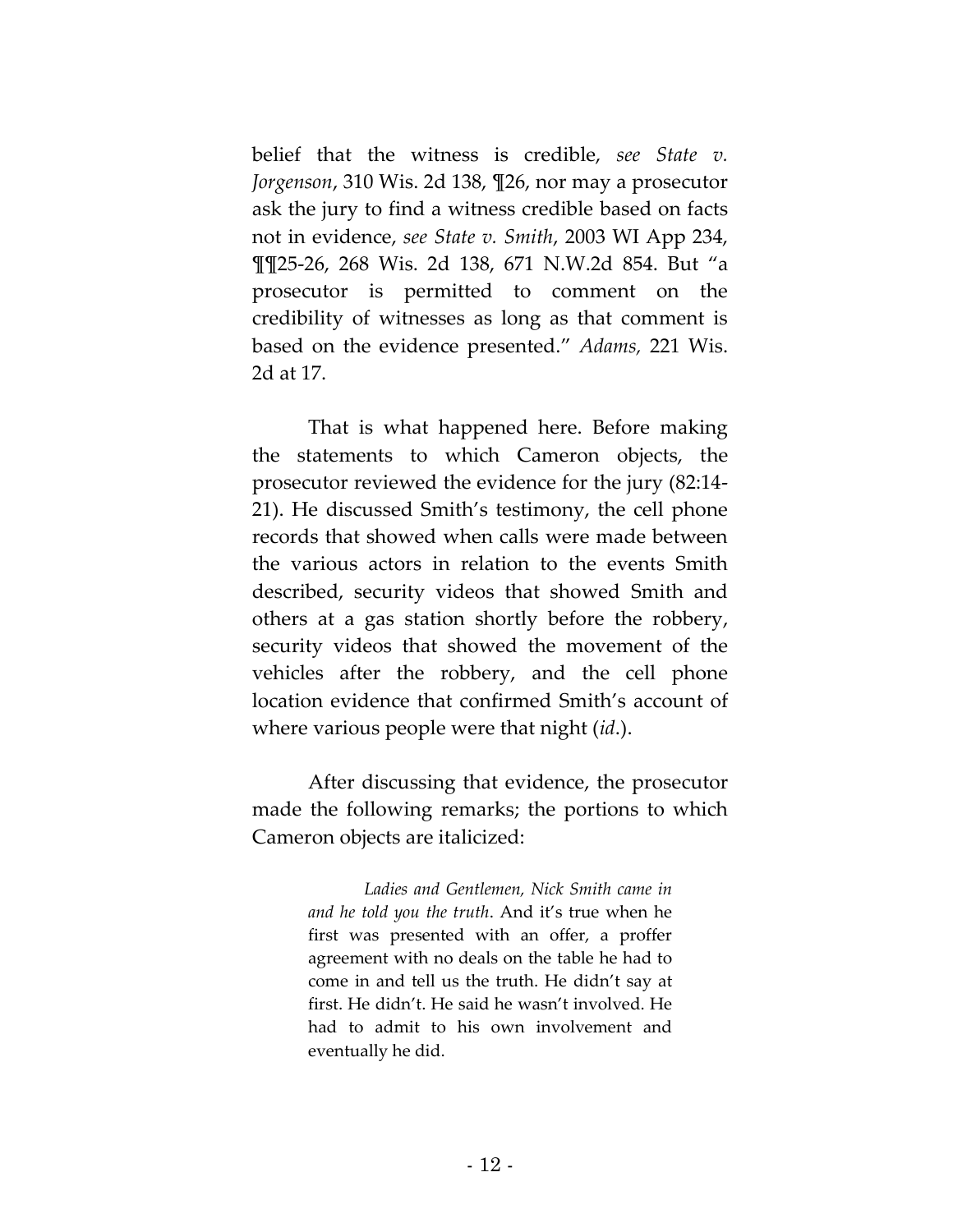And yes, a deal has been made and you have been told about every aspect of that deal. But the problem is Ladies and Gentlemen, when you have a case like this and people like Robert Cameron and Kevin Pittman and Peewee Perkins and Nick Smith in a case like this, the phone evidence while it is corroboration and can tell you if someone is telling you the truth like it does with Nick Smith, you need a witness. *And Ladies and Gentlemen, Nick Smith, yes he was given a deal but he told you the truth.*

#### (82:21-22.)

 $\overline{a}$ 

A prosecutor's argument must be viewed in context. *State v. Neuser,* 191 Wis. 2d 131, 136, 528 N.W.2d 49 (Ct. App. 1995). The prosecutor's argument that Smith told the truth came immediately after he outlined the evidence. When viewed in this context, the prosecutor was not stating a personal opinion of the witnesses' credibility or asking the jury to find Smith credible based on facts not in evidence, but was making appropriate comments on the credibility of Smith's testimony based on the evidence presented.<sup>5</sup>

In his closing, the prosecutor stated that the deputies described what they saw "truthfully and honestly," without guessing at anything else. Viewed in context, however, these statements came immediately after the

<sup>&</sup>lt;sup>5</sup>In an unpublished opinion that the State cites for its persuasive value, the court of appeals rejected the argument that the prosecutor improperly expressed a personal opinion about the witnesses' honesty, noting that the prosecutor's statements came immediately after the prosecutor described their testimony. The court wrote: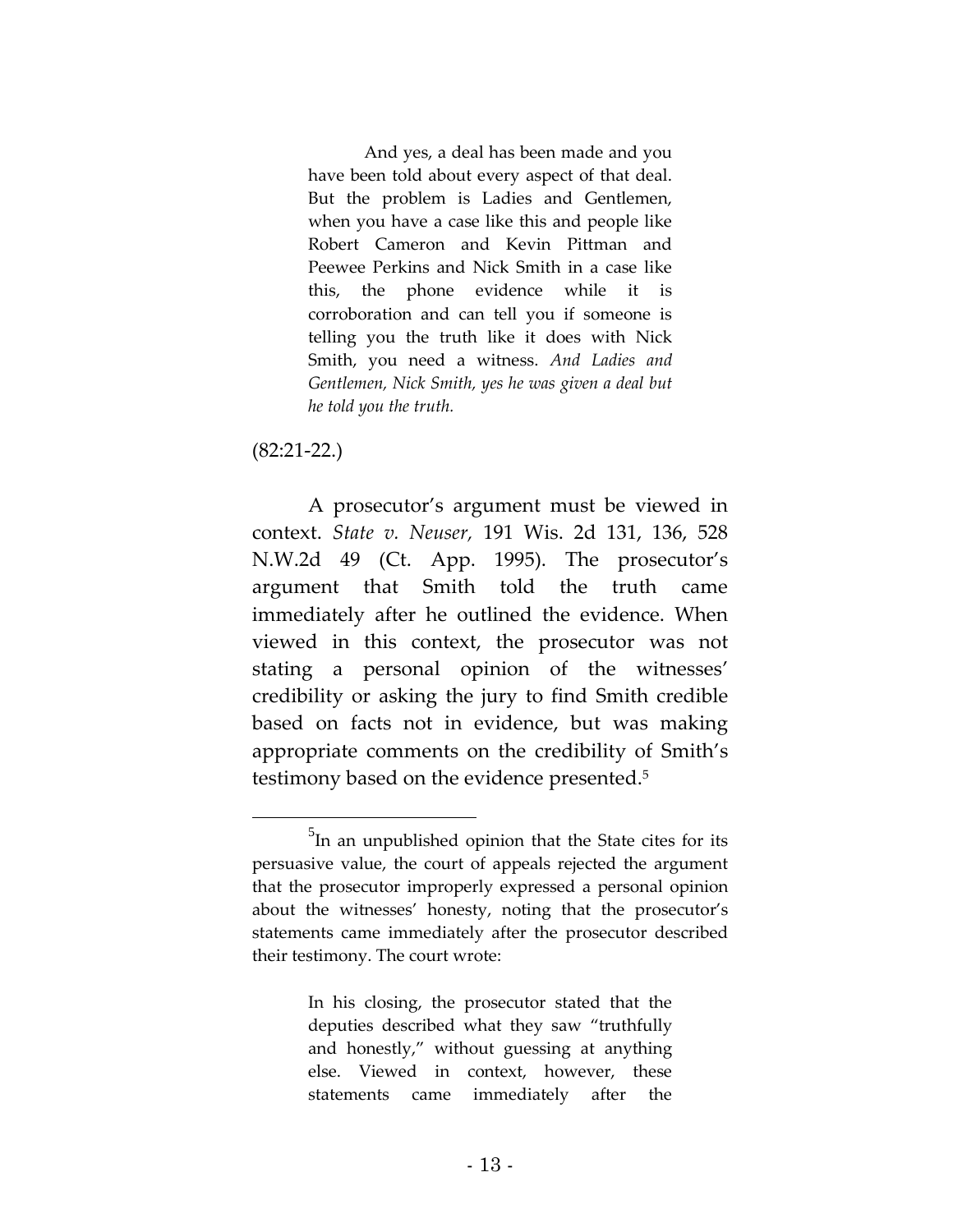Cameron contrasts the statements to which he objects to other statements in which the prosecutor "commented on the evidence and then pointed out that it matched what Smith said." Cameron's brief at 29. He appears to be arguing that any comment on a witness's credibility must be immediately linked to a statement about the evidence. That is not the law. *See Mayo*, 301 Wis. 2d 642, ¶43 ("the [prosecutor's] statements must be looked at in context of the entire trial"). And even if it were the law, the two statements to which Cameron objects came just before and after the prosecutor's statement that "the phone evidence . . . is corroboration and can tell you if someone is telling you the truth like it does with Nick Smith" (82:21-22).

When determining whether a prosecutor's closing argument warrants reversal for plain error, this court has "recognize[d] the import of the trial court's instructions to the jury that the attorneys' arguments, conclusions, and opinions are not evidence, that the jury is the sole judge of credibility, and that jurors should draw their own conclusions from the evidence and decide upon their verdict

> prosecutor outlined the officers' testimony. The prosecutor then stated that the deputies' testimony made sense, and that it all ran together. When viewed in this context, the prosecutor was not stating a personal opinion of the witnesses' credibility, but was making appropriate comments on the credibility of their testimony based on the evidence presented.

*State v. Stich*, no. 2010AP2849-CR, slip op. at ¶13 (Ct. App. 2011) (R-Ap. 144).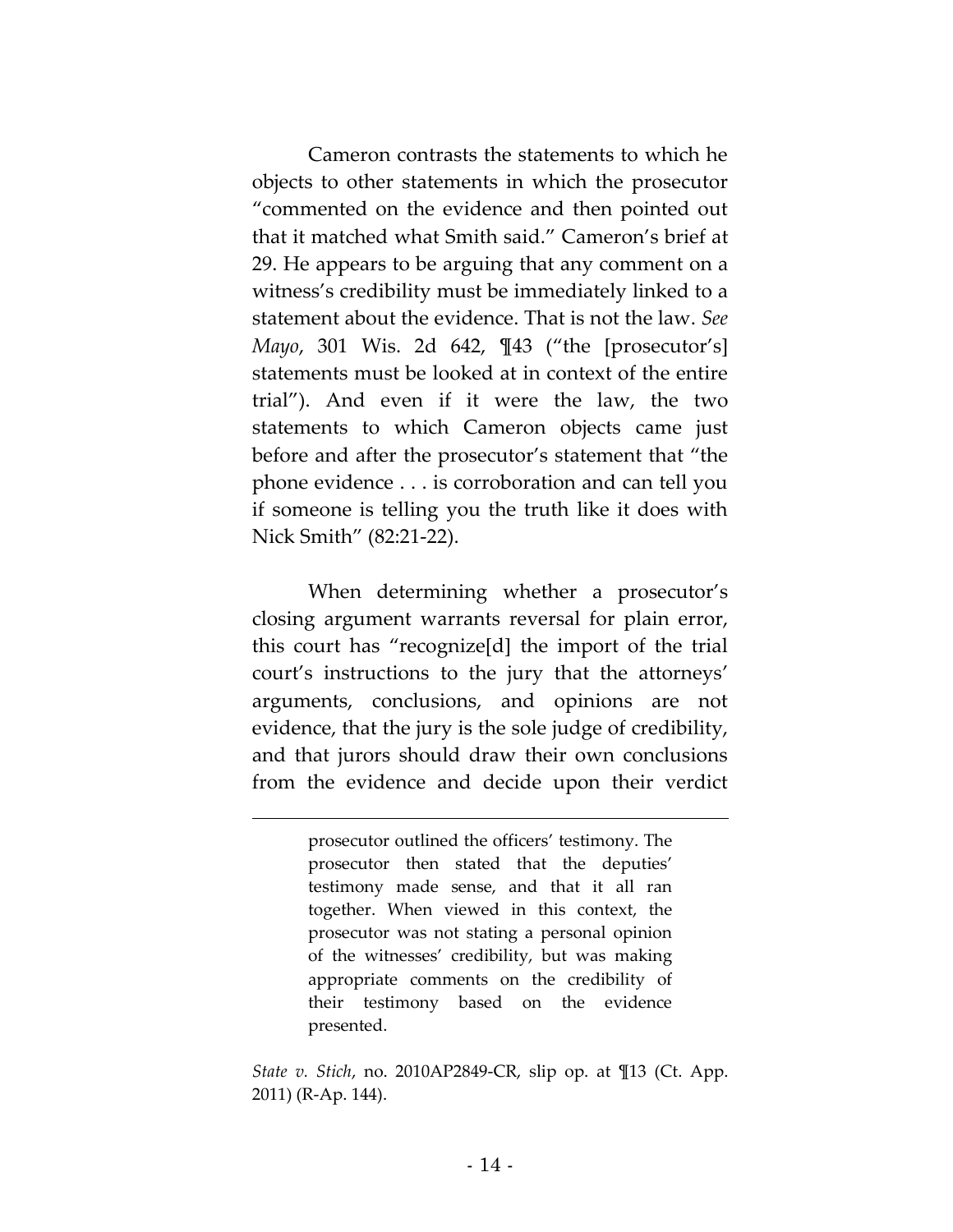according to the evidence." *Miller*, 341 Wis. 2d 737, ¶22. These instructions, which the court "presume[s] the jurors followed, alleviate the likelihood that jurors placed any significant weight on the prosecutor's comments other than the weight that came from their own independent examination of the evidence." *Id*. (footnote omitted).

In this case, the trial court instructed the jury that "[t]he remarks of the attorneys are not evidence. If the remarks suggested certain facts not in evidence, disregard the suggestion" (81:54-55). Cameron does not provide any reason to believe that the jury failed to follow that instruction.

The prosecutor's comments did not constitute error, much less plain error. Cameron is not entitled to a new trial based on the prosecutor's closing argument.

> III. TRIAL COUNSEL WAS NOT INEFFECTIVE FOR FAILING TO RAISE A *DAUBERT* OBJECTION TO THE CELL PHONE LOCATION TESTIMONY.

Cameron argues that his trial lawyer was ineffective for not objecting on *Daubert* grounds to Intelligence Analyst Rodriguez's testimony about cell phone location mapping. Because any such objection would have been meritless, Cameron's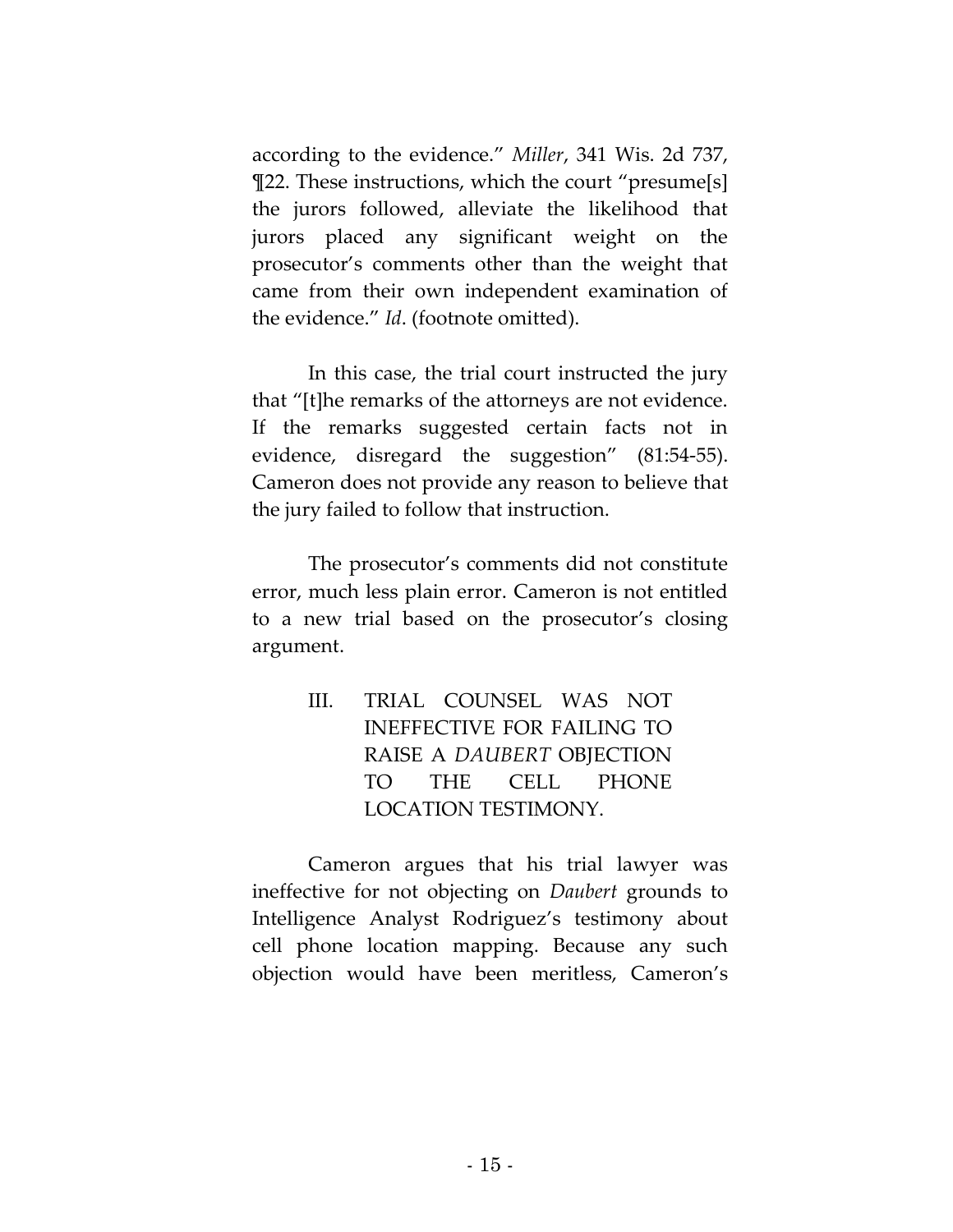lawyer was not ineffective for failing to raise a *Daubert* objection. 6

### A. Applicable legal standards.

A defendant claiming ineffective assistance of counsel must prove both that his lawyer's representation was deficient and that he suffered prejudice as a result of that deficient performance. *Strickland v. Washington*, 466 U.S. 668, 687 (1984). To prove deficient performance, a defendant must show specific acts or omissions of counsel that were "outside the wide range of professionally competent assistance." *Id.* at 690. The court "strongly presume[s]" that counsel has rendered adequate assistance. *Id*. A lawyer's performance is not deficient unless he or she "made errors so serious that counsel was not functioning as the 'counsel' guaranteed the defendant by the Sixth Amendment." *Id*. at 687.

 $<sup>6</sup>$  In a recent authored unpublished decision, this court</sup> held that a police officer's testimony about a cell phone's location based on records provided by the phone company, which included a map prepared by the officer that showed which sector of a cell phone tower the phone used, was lay opinion testimony rather than expert testimony. *See State v. Butler*, no. 2014AP1769-CR, slip op. at ¶¶4-6, 16-18 (Ct. App. June 9, 2015) (R-Ap. 125-27, 132-33). In *Butler*, however, employees of the cell phone company rather than the officer testified about how cell phone connect to cell towers, *see id*. at ¶8, while in this case, as Cameron notes, Intelligence Analyst Rodriguez testified about those matters, *see* Cameron's brief at 18-19. For that reason, and because the State identified Rodriguez as an expert witness in its witness list (13:7), the State does not dispute that Rodriguez provided expert testimony under Wis. Stat. § 907.02.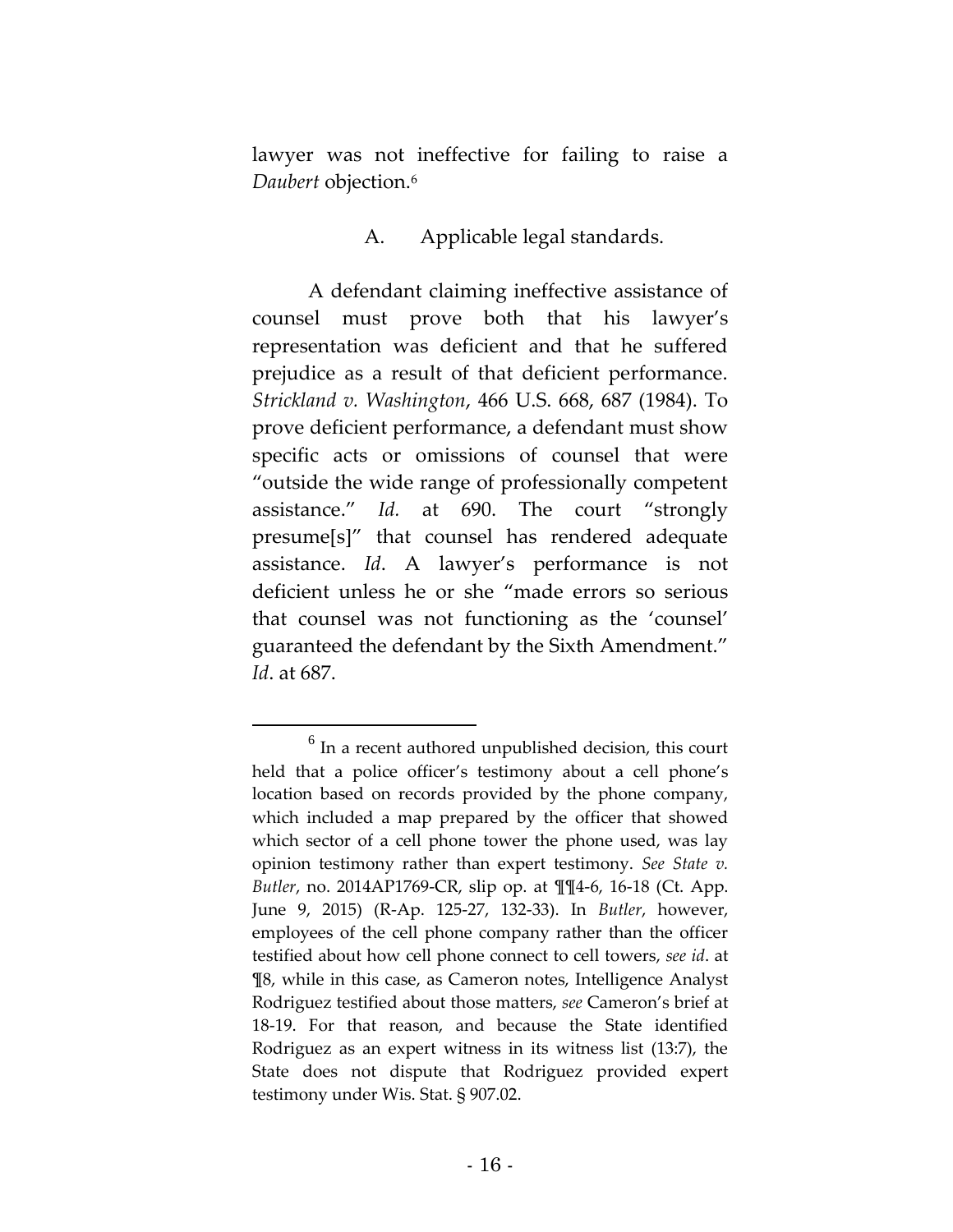To demonstrate prejudice, the defendant must affirmatively prove that the alleged defect in counsel's performance actually had an adverse effect on the defense. *Id*. at 693. The defendant cannot meet his burden merely by showing that the error had some conceivable effect on the outcome. *Id*. Rather, he must show that there is "a reasonable probability that, but for counsel's unprofessional errors, the result of the proceedings would have been different. A reasonable probability is a probability sufficient to undermine confidence in the outcome." *Id*. at 694.

If the court concludes that the defendant has not proven one prong of this test, it need not address the other. *Id.* at 697.

Whether a lawyer rendered ineffective assistance is a mixed question of law and fact. *State v. Nielsen*, 2001 WI App 192, ¶14, 247 Wis. 2d 466, 634 N.W.2d 325. The trial court's findings of fact will be upheld unless they are clearly erroneous. *Id*. Whether the defendant's proof satisfies either the deficient performance or the prejudice prong is a question of law that an appellate court reviews without deference to the trial court's conclusions. *Id.*

A defendant is not entitled to an evidentiary hearing on an ineffective-assistance-of-counsel claim unless he "alleges facts which, if true, would entitle the defendant to relief." *State v. Bentley*, 201 Wis. 2d 303, 309, 548 N.W.2d 50 (1996) (quoted source omitted). Whether a defendant does so is a question of law that the appellate court reviews *de novo*. *See id.* at 310.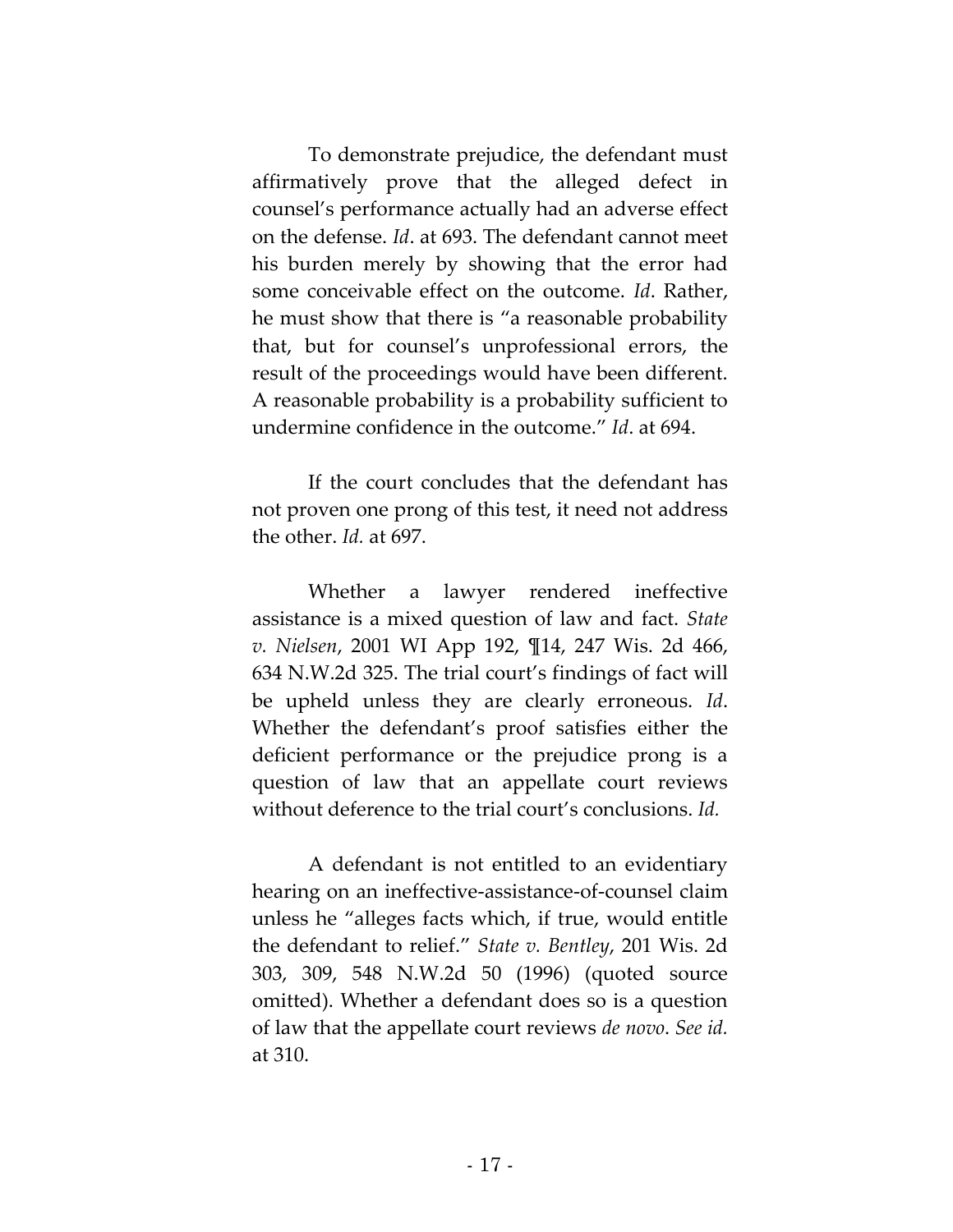B. Trial counsel was not ineffective for failing to raise a *Daubert* objection to the cell phone location testimony.

Cameron's brief treats Rodriguez's testimony about cell phone location mapping as though it were some novel and untested methodology. In fact, the principles underlying cell phone location mapping are well established. One court described the methodology involved as follows:

> Cellular telephone networks are divided into geographic coverage areas known as "cells," which range in diameter from many miles in suburban or rural areas to several hundred feet in urban areas. Each contains an antenna tower, one function of which is to receive signals from and transmit signals to cellular telephones.

> Whenever a cellular telephone is in the "on" condition, regardless of whether it is making or receiving a voice or data call, it periodically transmits a unique identification number to register its presence and location in the network. That signal, as well as calls made from the cellular phone, are received by every antenna tower within range of the phone. When the signal is received by more than one tower, the network's switching capability temporarily "assigns" the phone to the tower that is receiving the strongest signal from it. As a cellular telephone moves about, the antenna tower receiving the strongest signal may change as, for example, often occurs when a cellular phone moves closer to a different antenna tower. At that point, the cellular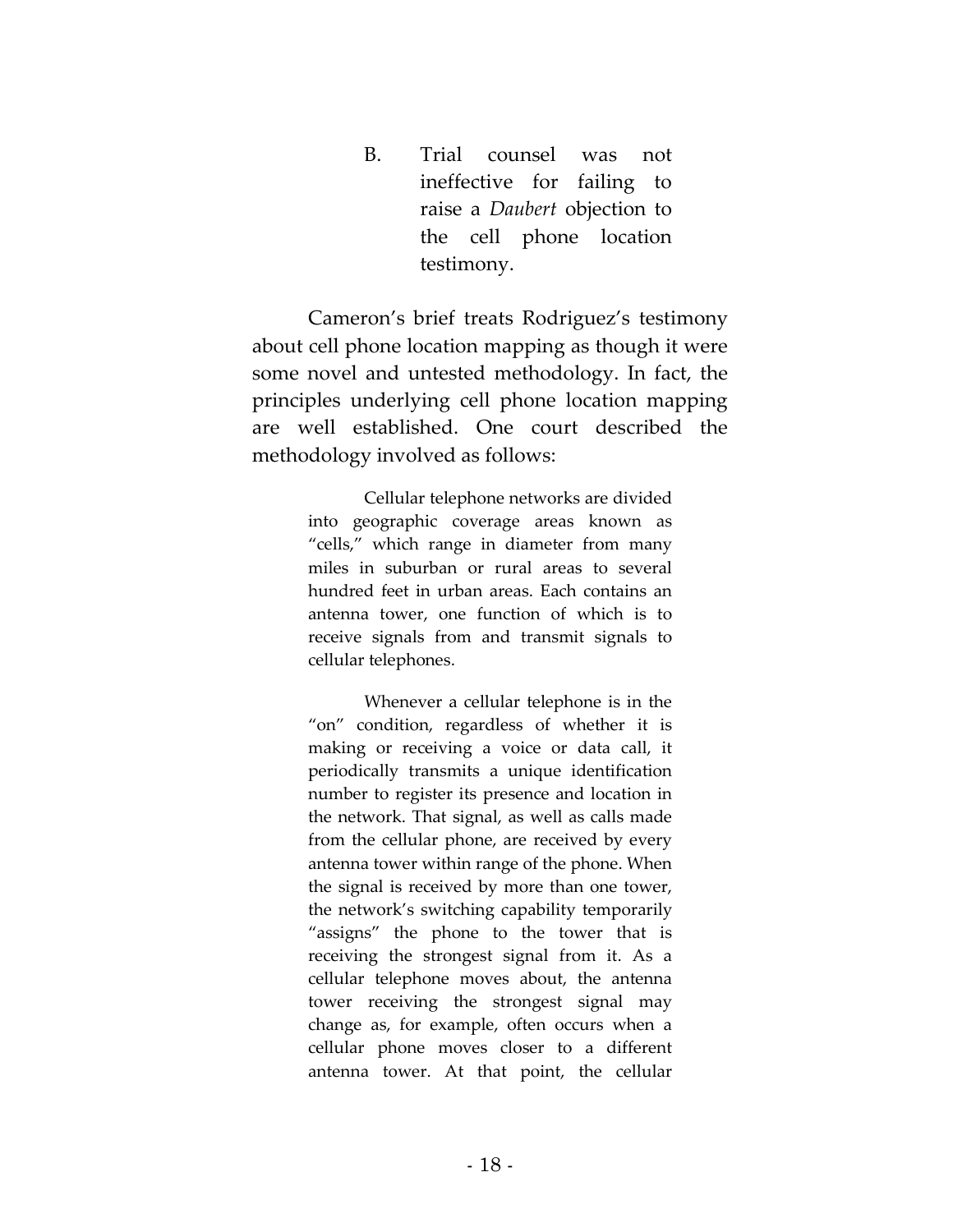telephone, including any call in progress, is assigned to the new antenna tower.

The location of the antenna tower receiving a signal from a given cellular telephone at any given moment inherently fixes the general location of the phone. Indeed, in some instances, depending upon the characteristics of the particular network and its equipment and software, it is possible to determine not only the tower receiving a signal from a particular phone at any given moment, but also in which of the three 120–degree arcs of the 360–degree circle surrounding the tower the particular phone is located. In some cases, however, the available information is even more precise.

Often, especially in urban and suburban areas, the signal transmitted by a cellular telephone is received by two or more antenna towers simultaneously. Knowledge of the locations of multiple towers receiving signals from a particular telephone at a given moment permits the determination, by simple mathematics, of the location of the telephone with a fair degree of precision through the long established process known as triangulation.

*In re Application of the United States for an Order for Prospective Cell Site Location Information on a Certain Cellular Telephone*, 460 F. Supp. 2d 448, 450-51 (S.D.N.Y. 2006) (footnotes omitted).

There have been numerous *Daubert* challenges to testimony about the use of cell phone records to determine the location of cell phones. Those challenges have not succeeded. *See Jackson v. Allstate Ins. Co.*, 785 F.3d 1193, 1204 n.5 (8th Cir. 2015) ("We also reject Jackson's contention that evidence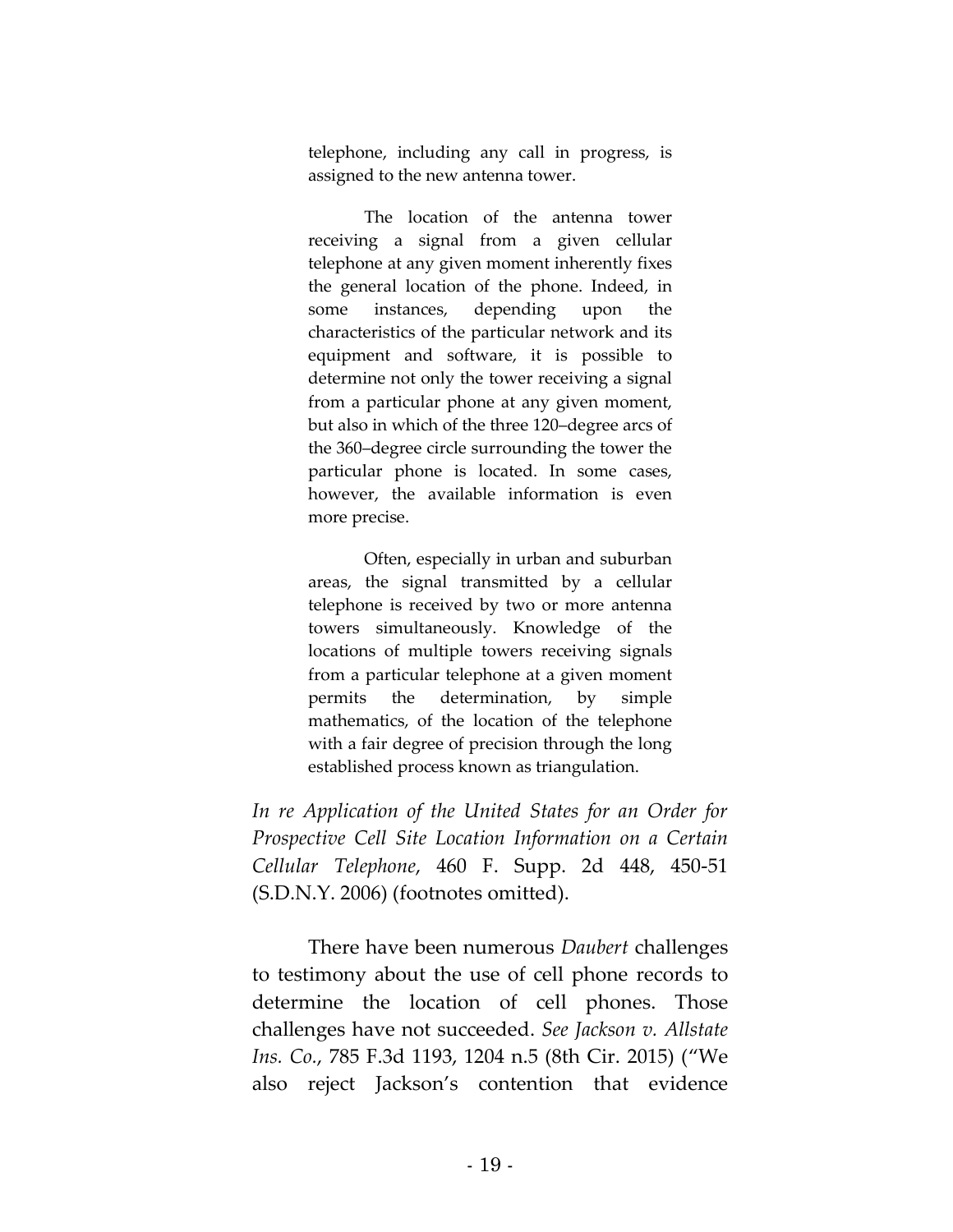regarding the use of historical cell phone data to identify the geographic area in which a phone was located at a given time is inherently unreliable. Federal courts have regularly admitted expert testimony regarding this type of evidence."); *United States v. Gatson*, 2015 WL 5920931, \*2 (D.N.J. 2015); ("it is readily apparent that this form of testimony has been widely accepted across the country"); *United States v. Cervantes*, 2015 WL 5569276, \*3 (N.D. Cal. 2015) ("the use of cell phone location records to determine the general location of a cell phone has been widely accepted by numerous federal courts") (quoted source omitted); *United States v. Fama*, 2012 WL 6102700, \*3-4 (E.D.N.Y. Dec. 10, 2012) (noting that the defendant "fail[ed] to cite any case law in which a court has held this type of cell site analysis to be unreliable" and that "'[n]umerous federal courts' have found similar testimony reliable and admissible"); *United States v. Henderson,* 2011 WL 6016477, \*5 (N.D. Okla. 2011) ("although Defendant suggests this type of testimony is not reliable, it has been accepted by numerous federal courts and the Court was unable to locate a case in which it was ruled inadmissible"), *aff'd*, 564 F. App'x 352 (10th Cir. 2014). Indeed, courts have found that the reliability of cell phone location mapping is so well established that they have concluded that an evidentiary hearing is not necessary to admit cell phone location testimony under *Daubert*. *See, e.g., Gatson*, 2015 WL 5920931, \*1; *United States v. Jones*, 918 F. Supp. 2d 1, 6-7 (D.D.C. 2013); *Fama*, 2012 WL 6102700, \*4. 7

<sup>7</sup>The only case that the State has found that has rejected cell phone location testimony under *Daubert* is *United States v.*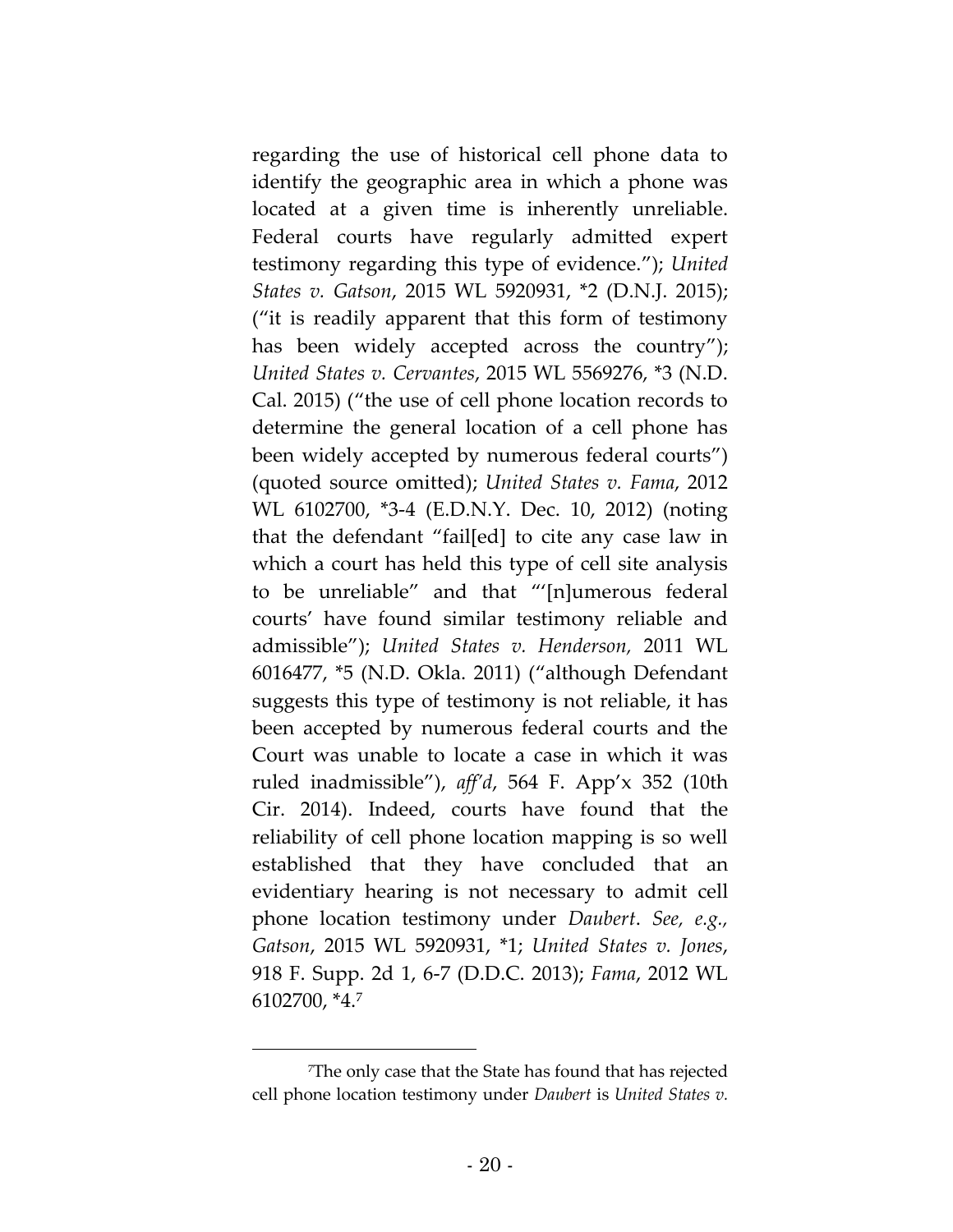Cameron does not cite any case law to support his contention that cell phone location methodology is unreliable. Instead, he relies on two reports by Dr. Daniel van der Weide, a professor of Electrical and Computer Engineering. *See* Cameron's brief at 22-23. He cites those reports for their assertion that various factors can affect the accuracy of locating a cell phone based on cell tower information. *See id*. at 23- 24. But nowhere in his reports does Dr. van der Weide challenge the general principles underlying cell phone location mapping; he merely points out the factors that can affect the precision with which a phone's location may be determined (42:Exhibit B, B1-4; Exhibit C, C1-4; A-Ap. 69-76).

There are two reasons why Dr. van der Weide's report does not support the conclusion that Rodriguez's testimony was too unreliable to be admitted under *Daubert*. First, Rodriguez did not claim that she was able to identify a cell phone's locations with specificity. To the contrary, she repeatedly acknowledged in her direct examination

*Evans*, 892 F. Supp. 2d 949 (N.D. Ill. 2012), where the court excluded as unreliable an FBI agent's use of a "granulization theory" to determine cell phone location. *See id.* at 955-57. Other courts have distinguished *Evans* or rejected its reasoning and allowed cell phone location testimony under *Daubert*. *See United States v. Pembrook*, 2015 WL 4612040, \*19 (E.D. Mich. 2015); *United States v. Eady*, 2013 WL 4680527, \*4-5 (D.S.C. 2013), *aff'd,* 599 F. App'x 116 (4th Cir. 2015); *United States v. Davis*, 2013 WL 2156659, \*5-6 (S.D. Fla. 2013); *State v. White*, 37 N.E.3d 1271, 1280-81 (Ohio Ct. App. 2015); *see also Butler*, slip op. at ¶20 (R-Ap. 134) (noting that *Evans* found that testimony about granulization to be unreliable but that the use of cell phone records to determine the general location of a cell phone has been widely accepted by federal courts).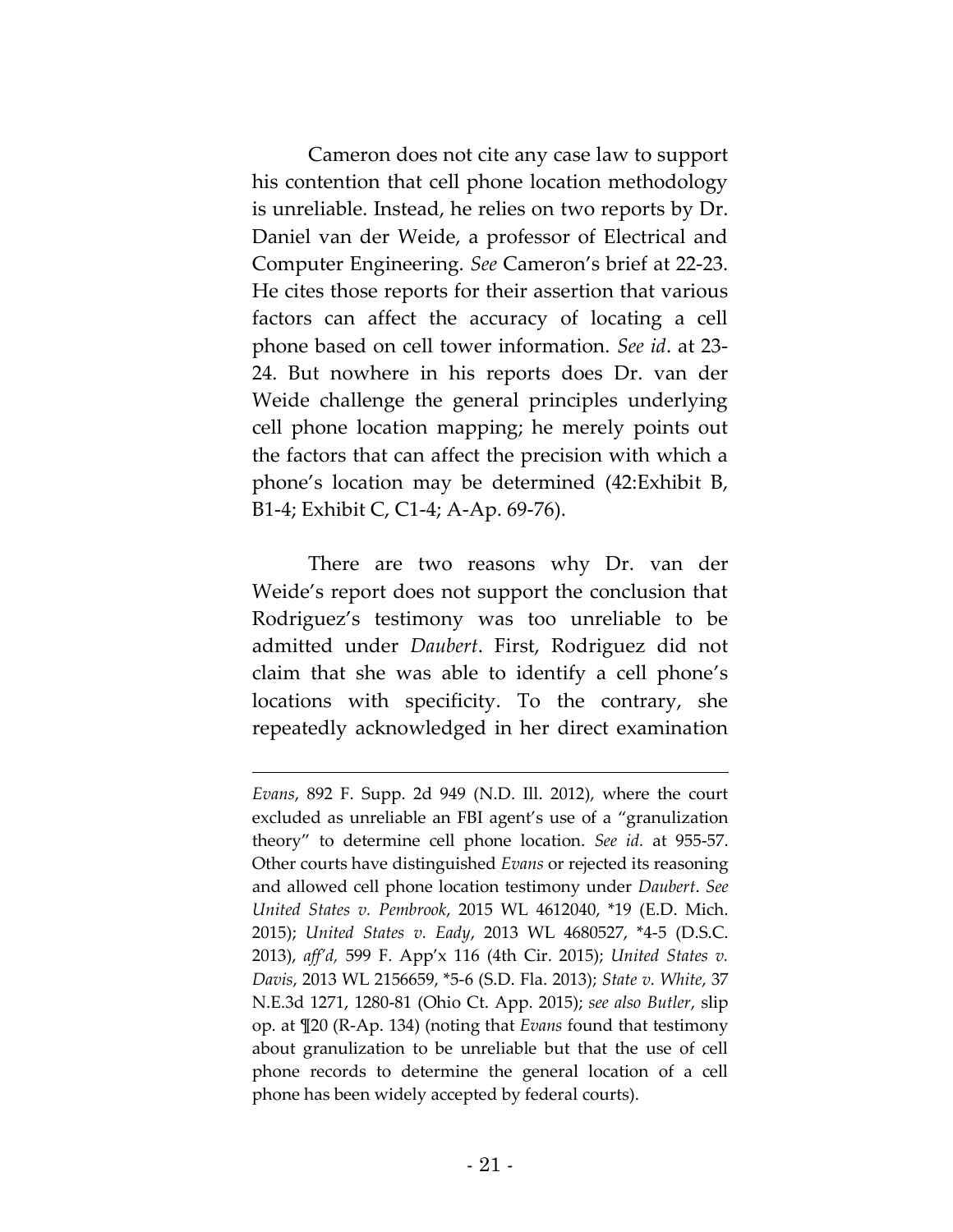that she could not (79:83; 80:7, 8, 15). Nor did she testify that a cell phone always will connect with the nearest tower; she testified only that it would most likely do so (79:84).

Second, "the mere existence of factors affecting cell signal strength that the expert may not have taken into account goes to the weight of the expert's testimony and is properly the subject of cross-examination, but does not render the fundamental methodology of cell site analysis unreliable." *Jones,* 918 F.Supp.2d at 5; *see also State v. Giese*, 2014 WI App 92, ¶23, 356 Wis. 2d 796, 854 N.W.2d 687 (*"*The mere fact that some experts may disagree about the reliability of retrograde extrapolation does not mean that testimony about retrograde extrapolation violates the *Daubert* standard.").

Dr. van der Weide also picks some nits in Rodriguez's testimony. Cameron quotes a portion of one of van der Weide's reports that says that cell coverage "is not the precise 'piece of pie' depicted in Ex 193." *See* Cameron's brief at 23 (quoting 42:Exhibit B, at B2; A-Ap. 70). But neither Cameron nor van der Weide explain the extent to which a wedge of cell tower coverage may deviate from a "precise" piece of pie or why that deviation renders location mapping so unreliable as to be inadmissible under *Daubert*.

Dr. van der Weide also faults Rodriguez's testimony about a cell phone's range, writing that the range cannot "be determined so precisely as '4.82 km'" (42:Exhibit B, at B2; A-Ap. 70). *See* Cameron's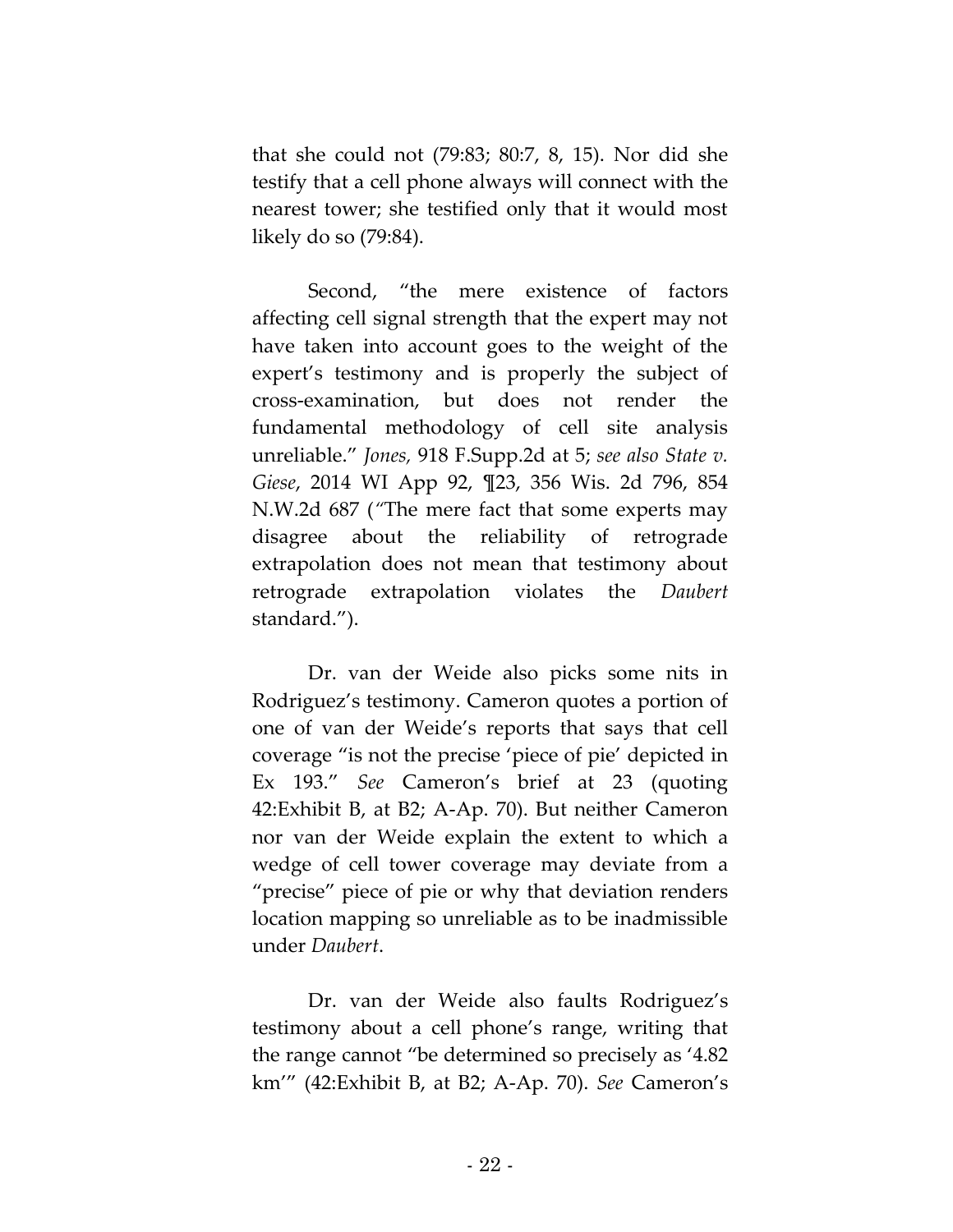brief at 23. Dr. van der Weide and Cameron overstate Rodriguez's testimony. She did testify that the outer edge of the cell phone sector shown on her map was 4.82 kilometers from the tower, representing "the signal strength for that specific sector" (79:83). But she explained that the basis for the 4.82 kilometer maximum range was the information the cell phone company provided to her (*id*.). She also testified that cell towers are not 4.82 kilometers apart; their coverage overlaps to prevent calls from dropping (79:83-84). And again, neither Cameron nor van der Weide explain why Rodriguez's use of the 4.82 kilometer range provided by the cell phone company renders her methodology so unreliable as to be inadmissible under *Daubert*.

A lawyer is not ineffective for failing to make a meritless objection. *See State v. Reynolds,* 206 Wis.2d 356, 369, 557 N.W.2d 821 (Ct. App. 1996). Because Cameron has not shown that Rodriguez's testimony would have been excluded had counsel objected on *Daubert* grounds, his lawyer was not ineffective for failing to make that objection.

> C. Trial counsel was not ineffective for failing to present a defense expert.

Cameron also claims that his lawyer was ineffective for failing to obtain an expert to counter Rodriguez's testimony. *See* Cameron's brief at 33. He argues that "[a]s demonstrated by Dr. van der Weide's reports, it would have been easy to dispute the bases of Rodriguez's conclusions, on which the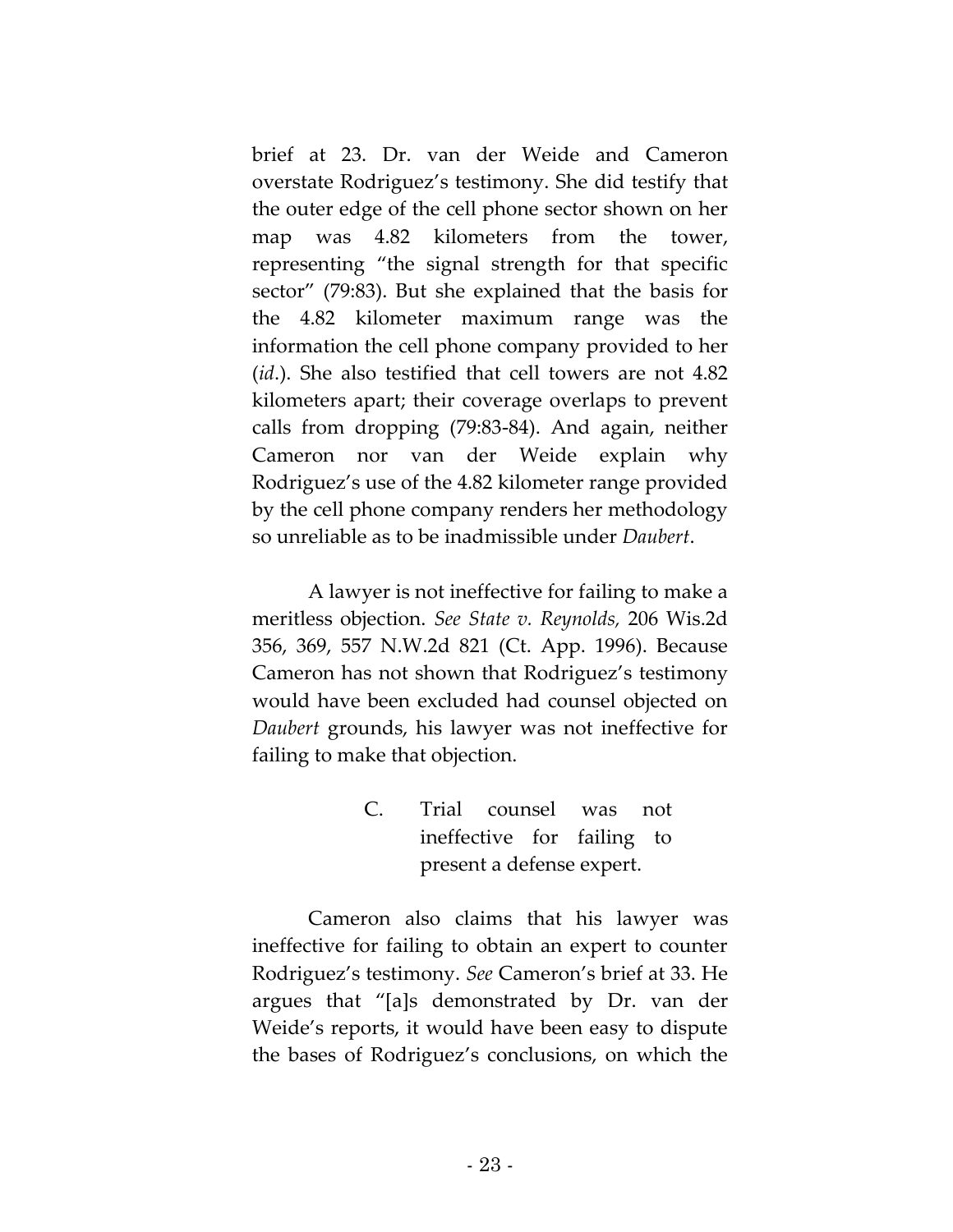State relied to convince the jury of Cameron's involvement in the shooting." *Id*.

But, as discussed above, Dr. van der Weide's report does not call into question the general validity or reliability of cell phone location mapping. While he identifies issues that may affect how precisely a phone's location may be determined, Rodriguez acknowledged that she could not locate a cell phone with specificity (79:83; 80:7, 8, 15).

Moreover, Dr. van der Weide did not perform his own analysis of the cell phone locations (42:Exhibit B, B1-4; Exhibit C, C1-4; A-Ap. 69-76). Had he done so, and had that analysis shown that the phones might have been located somewhere significantly distant from where Rodriguez placed them, that could have been significant evidence to counter her testimony. But without that type of counter-testimony, Cameron cannot carry his burden of demonstrating that counsel's failure to present an expert had an adverse effect on the defense that undermines confidence in the outcome of the trial. *Strickland*, 466 U.S. at 694. This court should conclude, therefore, that trial counsel was not ineffective for failing to call a defense expert on cell phone mapping.

> IV. TRIAL COUNSEL WAS NOT INEFFECTIVE FOR FAILING TO OBJECT TO THE STATE'S CLOSING ARGUMENT.

As an alternative to his plain error claim based on the prosecutor's closing statements, Cameron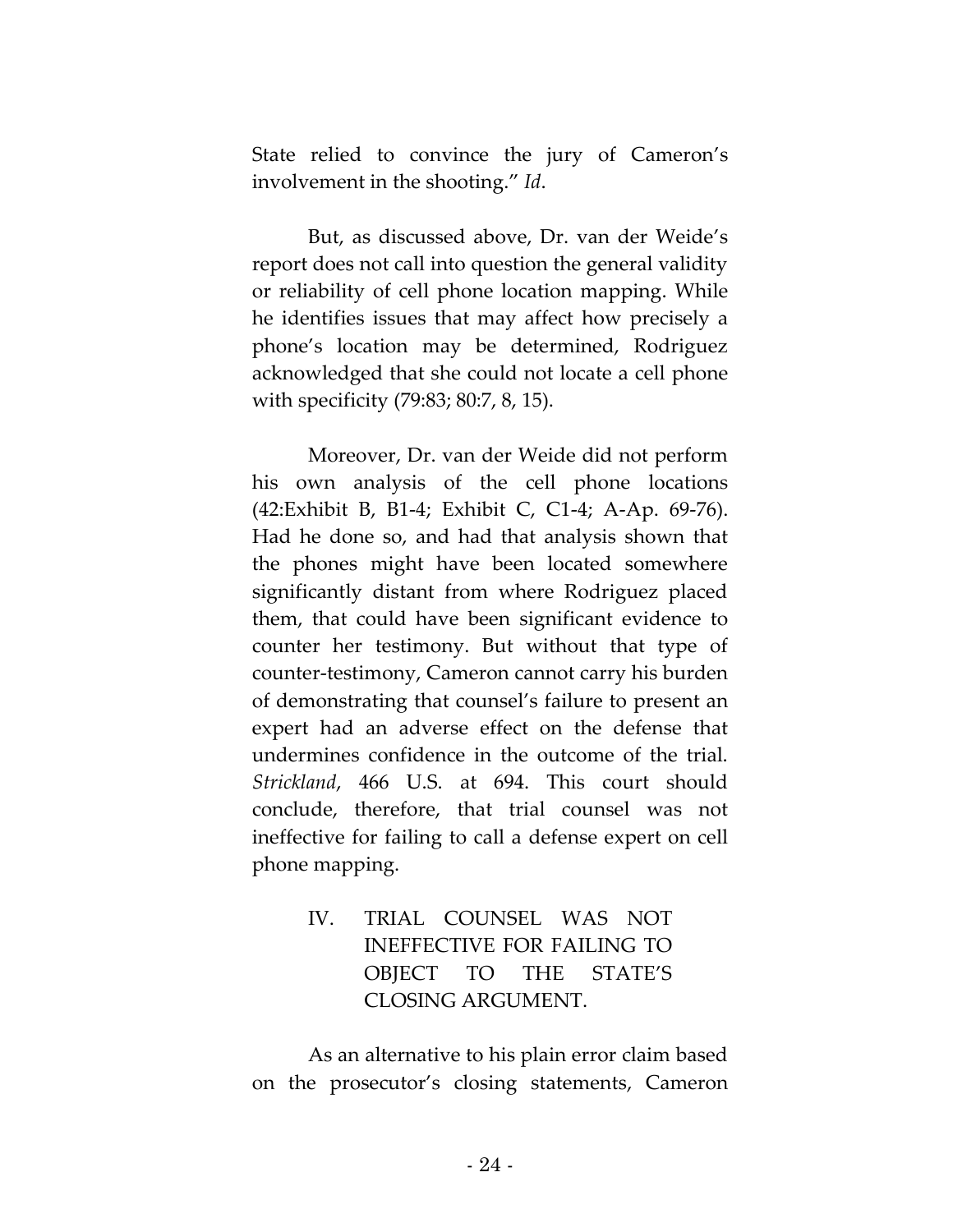argues that his trial lawyer was ineffective for not objecting to those statements. He does not develop a detailed argument on that point, arguing only that he "can think of no objectively reasonable ground on which counsel would not have objected" and that the failure to object prejudiced him "as detailed above in the section regarding plain error." Cameron's brief at 33-34.

Cameron's ineffective assistance claim fails for the same reasons as does his plain error argument. His lawyer did not perform deficiently because there was an objectively reasonable basis for failing to object to the prosecutor's closing argument: the argument was proper. *See supra*, pp. 11-15. "It is well established that an attorney's failure to pursue a meritless motion does not constitute deficient performance." *State v. Cummings*, 199 Wis. 2d 721, 747 n.10, 546 N.W.2d 406 (1996). Nor was Cameron prejudiced by the failure to object, because the objection would not have been sustained and because the jury was instructed that "[t]he remarks of the attorneys are not evidence" and that "[i]f the remarks suggested certain facts not in evidence, disregard the suggestion" (81:54-55). Accordingly, the court should reject Cameron's claim that his trial counsel was ineffective for failing to object to the prosecutor's closing argument.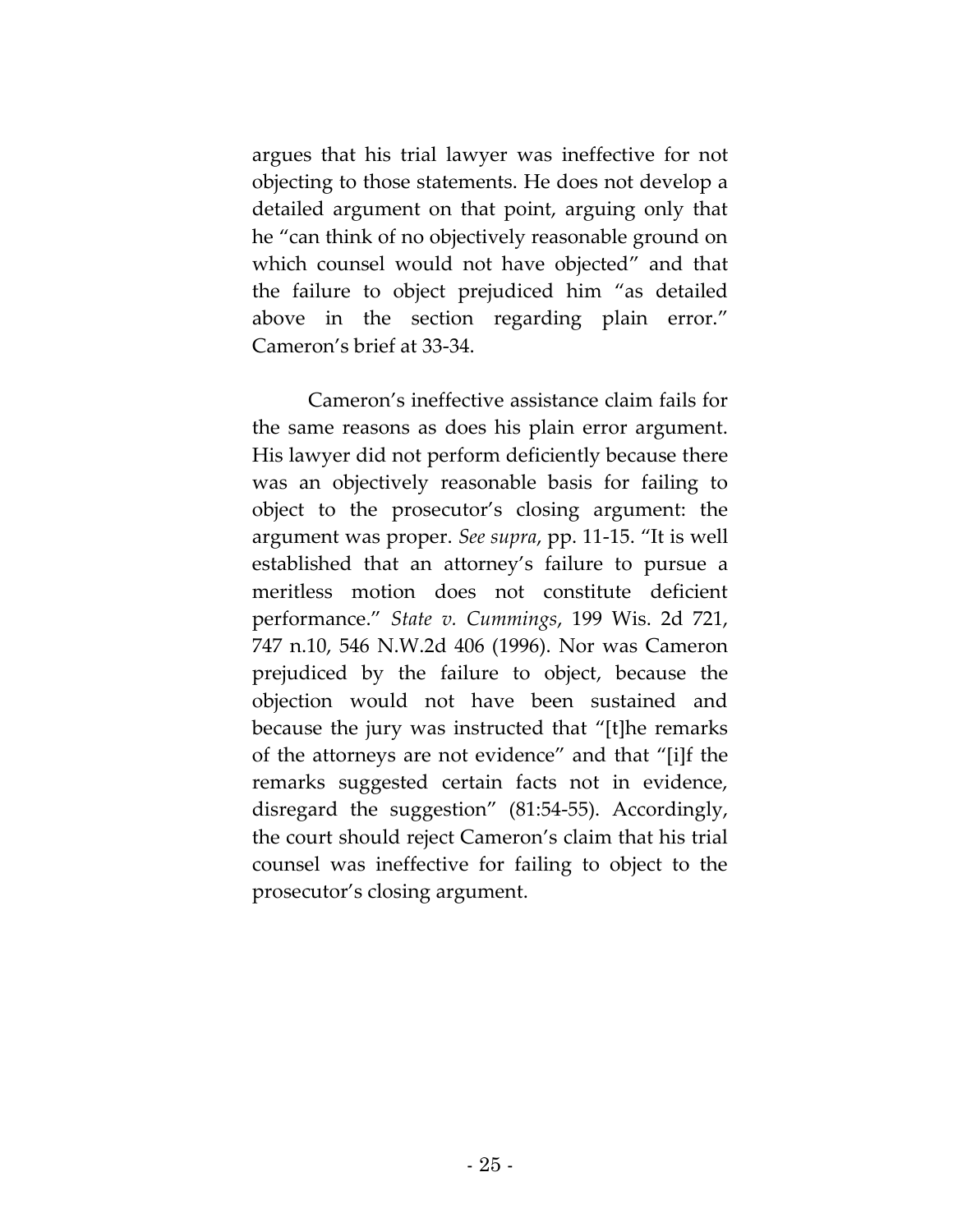## V. CAMERON IS NOT ENTITLED TO A NEW TRIAL IN THE INTEREST OF JUSTICE.

Finally, Cameron asks this court to grant him a new trial in the interest of justice. Under Wis. Stat. § 752.35, the court of appeals may order a new trial in the interest of justice on either of two grounds: "that the real controversy has not been fully tried, or that it is probable that justice has for any reason miscarried." *State v. Cleveland*, 2000 WI App 142, ¶21, 237 Wis. 2d 558, 614 N.W.2d 543. Cameron seeks relief under the "real controversy not tried" branch. *See* Cameron's brief at 35. To establish that the real controversy has not been fully tried, a defendant must demonstrate "that the jury was precluded from considering 'important testimony that bore on an important issue' or that certain evidence which was improperly received 'clouded a crucial issue' in the case." *Cleveland*, 237 Wis. 2d 558, ¶21 (quoted sources omitted).

An appellate court will exercise its discretion to grant a new trial in the interest of justice "'only in exceptional cases.'" *Id.* (quoting *State v. Cuyler*, 110 Wis. 2d 133, 141, 327 N.W.2d 662 (1983)); *see also State v. Avery*, 2013 WI 13, ¶38, 345 Wis. 2d 407, 826 N.W.2d 60. Cameron's request for a new trial in the interest of justice simply rehashes his meritless claims that the cell phone location evidence was erroneously admitted and that the prosecutor's closing argument was improper. "Larding a final catch-all plea for reversal with arguments that have already been rejected adds nothing; '[z]ero plus zero equals zero.'" *State v. Echols*, 152 Wis. 2d 725, 745, 449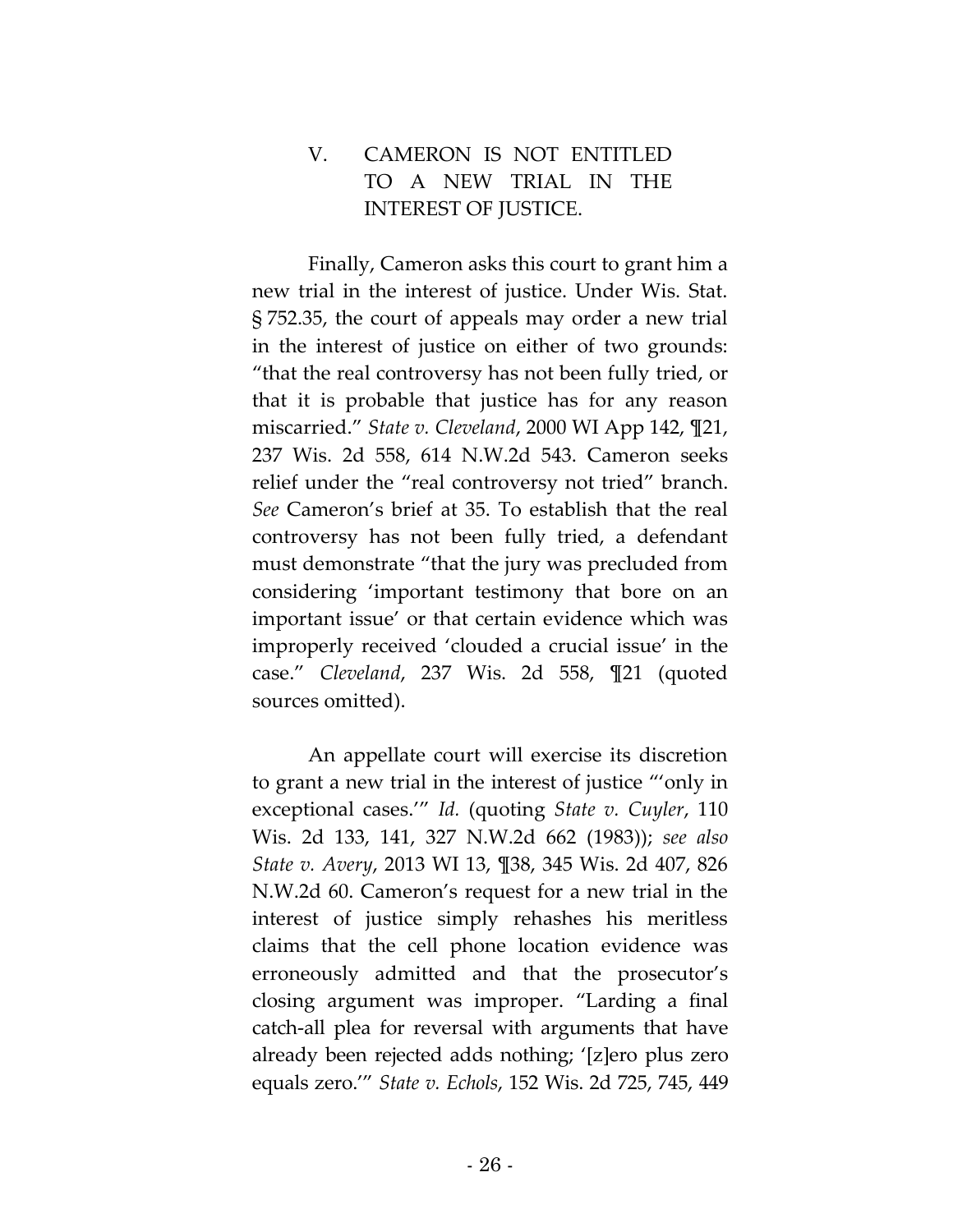N.W.2d 320 (Ct. App. 1989) (quoting *Mentek v. State*, 71 Wis. 2d 799, 809, 238 N.W.2d 752 (1976)).

This is not a "truly exceptional case." *Avery*, 345 Wis. 2d 407, ¶57. Accordingly, the court should deny Cameron's request for a new trial in the interest of justice.

### **CONCLUSION**

For the reasons stated above, the court should affirm the judgment of conviction and the order denying postconviction relief.

Dated this 23rd day of November, 2015.

BRAD D. SCHIMEL Attorney General

JEFFREY J. KASSEL Assistant Attorney General State Bar No. 1009170

Attorneys for Plaintiff-Respondent

Wisconsin Department of Justice Post Office Box 7857 Madison, Wisconsin 53707-7857 (608) 266-2340 (608) 266-9594 (Fax) kasseljj@doj.state.wi.us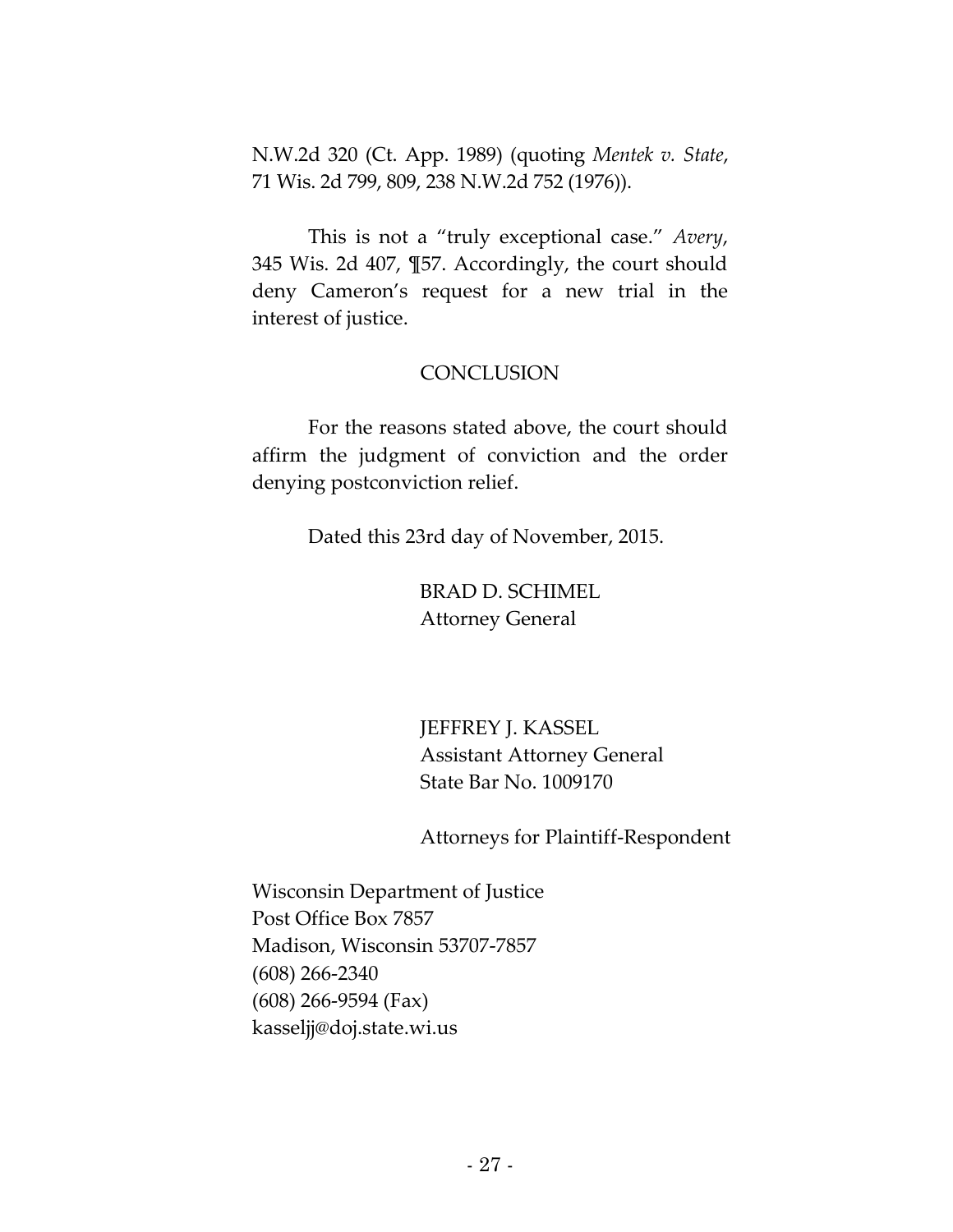#### **CERTIFICATION**

I hereby certify that this brief conforms to the rules contained in Wis. Stat. § 809.19(8)(b) and (c) for a brief produced with a proportional serif font. The length of this brief is 6,316 words.

> Jeffrey J. Kassel Assistant Attorney General

\_\_\_\_\_\_\_\_\_\_\_\_\_\_\_\_\_\_\_\_\_\_\_\_

### CERTIFICATE OF COMPLIANCE WITH WIS. STAT. § (RULE) 809.19(12)

I hereby certify that I have submitted an electronic copy of this brief, excluding the appendix, if any, which complies with the requirements of Wis. Stat. § (Rule) 809.19(12). I further certify that this electronic brief is identical in content and format to the printed form of the brief filed as of this date.

A copy of this certificate has been served with the paper copies of this brief filed with the court and served on all opposing parties.

Dated this 23rd day of November, 2015.

\_\_\_\_\_\_\_\_\_\_\_\_\_\_\_\_\_\_\_\_\_\_\_\_

Jeffrey J. Kassel Assistant Attorney General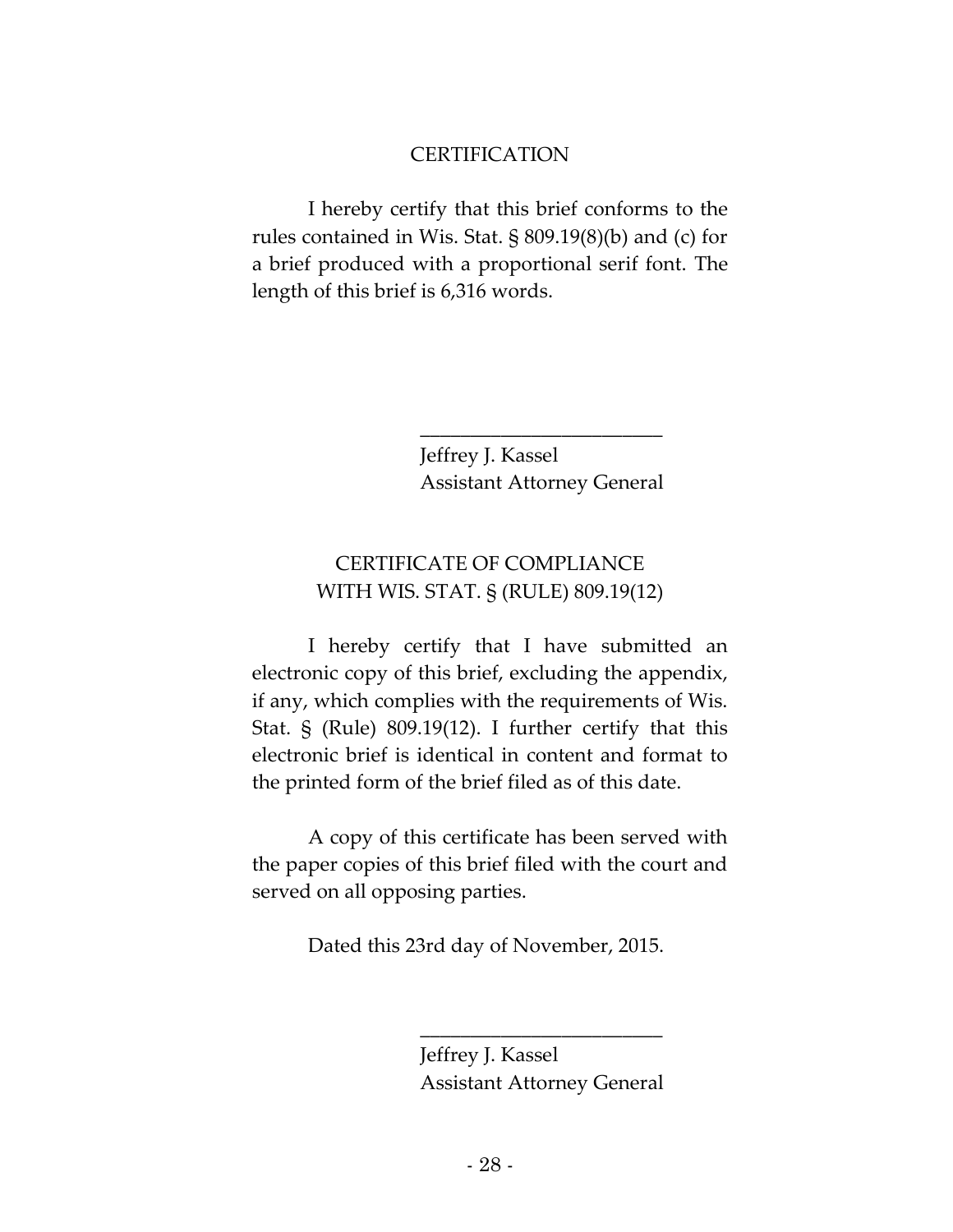#### STATE OF WISCONSIN

#### COURT OF APPEALS

### DISTRICT I \_\_\_\_\_\_\_\_\_\_\_\_\_\_

Case No. 2015AP1088-CR

STATE OF WISCONSIN,

Plaintiff-Respondent,

v.

ROBERT LAVERN CAMERON,

Defendant-Appellant.

ON APPEAL FROM A JUDGMENT OF CONVICTION AND AN ORDER DENYING POSTCONVICTION RELIEF ENTERED IN THE MILWAUKEE COUNTY CIRCUIT COURT, THE HONORABLE JEFFREY A. WAGNER, PRESIDING

> SUPPLEMENTAL APPENDIX OF PLAINTIFF-RESPONDENT

> > BRAD D. SCHIMEL Attorney General

JEFFREY J. KASSEL Assistant Attorney General State Bar No. 1009170

Attorneys for Plaintiff-Respondent

Wisconsin Department of Justic Post Office Box 7857 Madison, Wisconsin 53707-7857 (608) 266-2340 (608) 266-9594 (Fax) kasseljj@doj.state.wi.us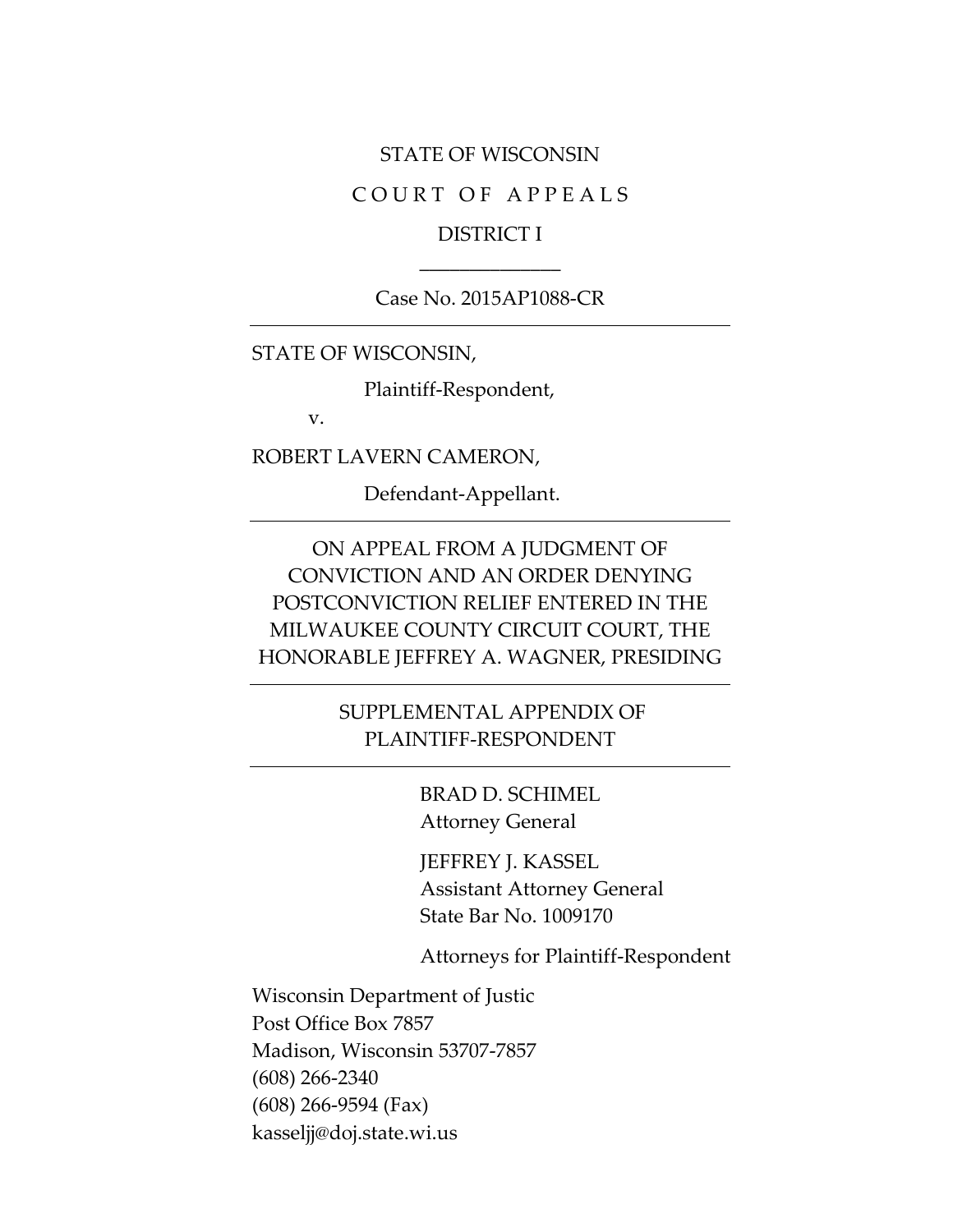#### INDEX TO APPENDIX

Page

| Decision of the court of appeals in  |  |
|--------------------------------------|--|
| State v. Crenshaw, No. 2010AP1960-CR |  |
|                                      |  |
|                                      |  |
| Decision of the court of appeals in  |  |
| State v. Butler, no. 2014AP1769-CR   |  |
|                                      |  |
|                                      |  |
| Decision of the count of appeals in  |  |

| Decision of the court of appeals in      |  |
|------------------------------------------|--|
| <i>State v. Stich, no. 2010AP2849-CR</i> |  |
|                                          |  |

### APPENDIX CERTIFICATION

I hereby certify pursuant to Wis. Stat. § (Rule) 809.19(3)(b) that if the record is required by law to be confidential, the portions of the record included in the appendix are reproduced using first names and last initials instead of full names of persons, specifically including juveniles and parents of juveniles, with a notation that the portions of the record have been so reproduced to preserve confidentiality and with appropriate references to the record.

Dated this 23rd day of November, 2015.

Jeffrey J. Kassel Assistant Attorney General

\_\_\_\_\_\_\_\_\_\_\_\_\_\_\_\_\_\_\_\_\_\_\_\_\_